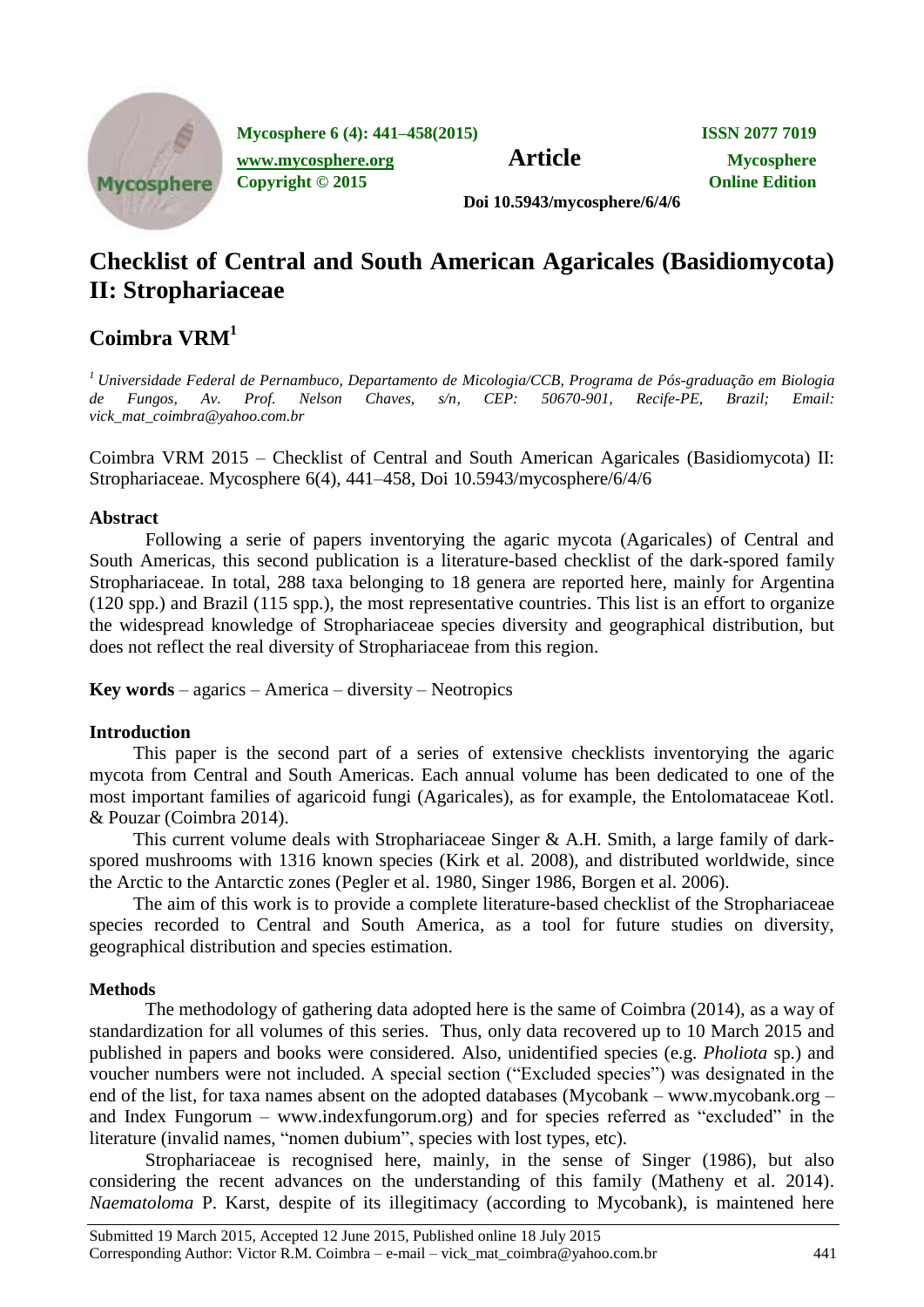because the two species known for that geographical region and belonging to this genus (*N. amazonicum* Singer and *N. nudum* Singer) still needs proper combinations. Thus, the adopted genera in this checklist are: *Agrocybe* Fayod, *Crassisporium* Matheny, P.-A. Moreau & Vizzini, *Deconica* (W.G. Sm.) P. Karst., *Flammula* (Schaeff.: Fr.) P. Kumm., *Geophila* Quél., *Hypholoma* (Fr.) P. Kumm., *Kuehneromyces* Singer & A.H. Sm., *Leratiomyces* Bresinsky & Manfr. Binder ex Bridge, Spooner, Beever & D.C. Park, *Melanotus* Pat., *Naematoloma*, *Naucoria* (Fr.) P. Kumm., *Pachylepyrium* Singer, *Phaeogalera* Kühner, *Pholiota* (Fr.) P. Kumm., *Protostropharia* Redhead, Moncalvo & Vilgalys, *Psilocybe* (Fr.) P. Kumm., *Stagnicola* Redhead & A.H. Sm. and *Stropharia* (Fr.) Quél.

#### **Results and Discussion**

In total, 288 Strophariaceae taxa (281 species and 7 varities), belonging to 18 genera, were listed to Central and South Americas (Table 1) based on previously published data. These data were recovered from 113 publications (some with limited availabity), written in several languages (Danish, English, Latin, German, Portuguese and Spanish).

Among all genera, the neurotropic *Psilocybe* (Fr.) P. Kumm. was the most reported (Figure 1), mainly due to the extensive studies of the renowned specialist Gastón Guzmán and colleagues (Guzmán 1978, 1983, 1995, 2004, 2012, Guzmán & Cortez 2005, Guzmán et al. 1984, 1994, 1998, 2003, 2004a, 2004b).



**Fig. 1** – Number of Strophariaceae species for each genus, reported for Central and South America.

| Taxa                                      | <b>Distribution</b> | <b>Reference</b>                             |
|-------------------------------------------|---------------------|----------------------------------------------|
| <i>Agrocybe allocystis</i> Singer         | ARG, BRA, CHI,      | Singer (1969), Wright & Albertó (2002) and   |
|                                           | <b>URU</b>          | Meijer (2006)                                |
| <i>Agrocybe arenicola</i> (Berk.) Singer  | <b>ARG</b>          | Wright & Albertó (2002)                      |
| Agrocybe broadwayi (Murrill) Dennis       | BRA, CUB, GRN,      | Pegler (1983, 1997) and Courtecuisse (1996); |
|                                           | GUF, TTO            | Pegler (1987a) as Agaricus semiorbicularis   |
| Agrocybe collybiiformis (Murrill) Singer  | <b>BRA</b>          | Pegler (1997)                                |
| Agrocybe coprophila (Rick) Singer         | ARG, BRA            | Wright & Albertó (2002); Rick (1938, 1961)   |
|                                           |                     | as Hebeloma coprophilum.                     |
| <i>Agrocybe cubensis</i> (Murrill) Singer | BRA, CUB            | Pegler (1987b), Watling (1992) and Meijer    |
|                                           |                     | (2006)                                       |
| Agrocybe cylindracea (DC.: Fr.) Maire     | ARG, BRA, CHI,      | Watling (1992), Pegler (1997), Wright &      |
|                                           | <b>GUA</b>          | Albertó (2002), Meijer (2006) and George-    |
|                                           |                     | Nascimento (2007); Spegazzini (1899) and     |
|                                           |                     | Rick (1938, 1961) as Pholiota impudica; Boa  |
|                                           |                     | $(2004)$ and Flores Arzú et al. $(2012)$ as  |
|                                           |                     | Agrocybe aegerita.                           |
| Agrocybe earlei (Murrill) Dennis          | COL.<br>$BRA(?)$ ,  | Pegler (1983), Watling (1992), Meijer (2006) |
|                                           | JAM, MTO            | and Franco-Molano et al. (2010)              |

**Table 1** List of Strophariaceae taxa recorded to Central and South America.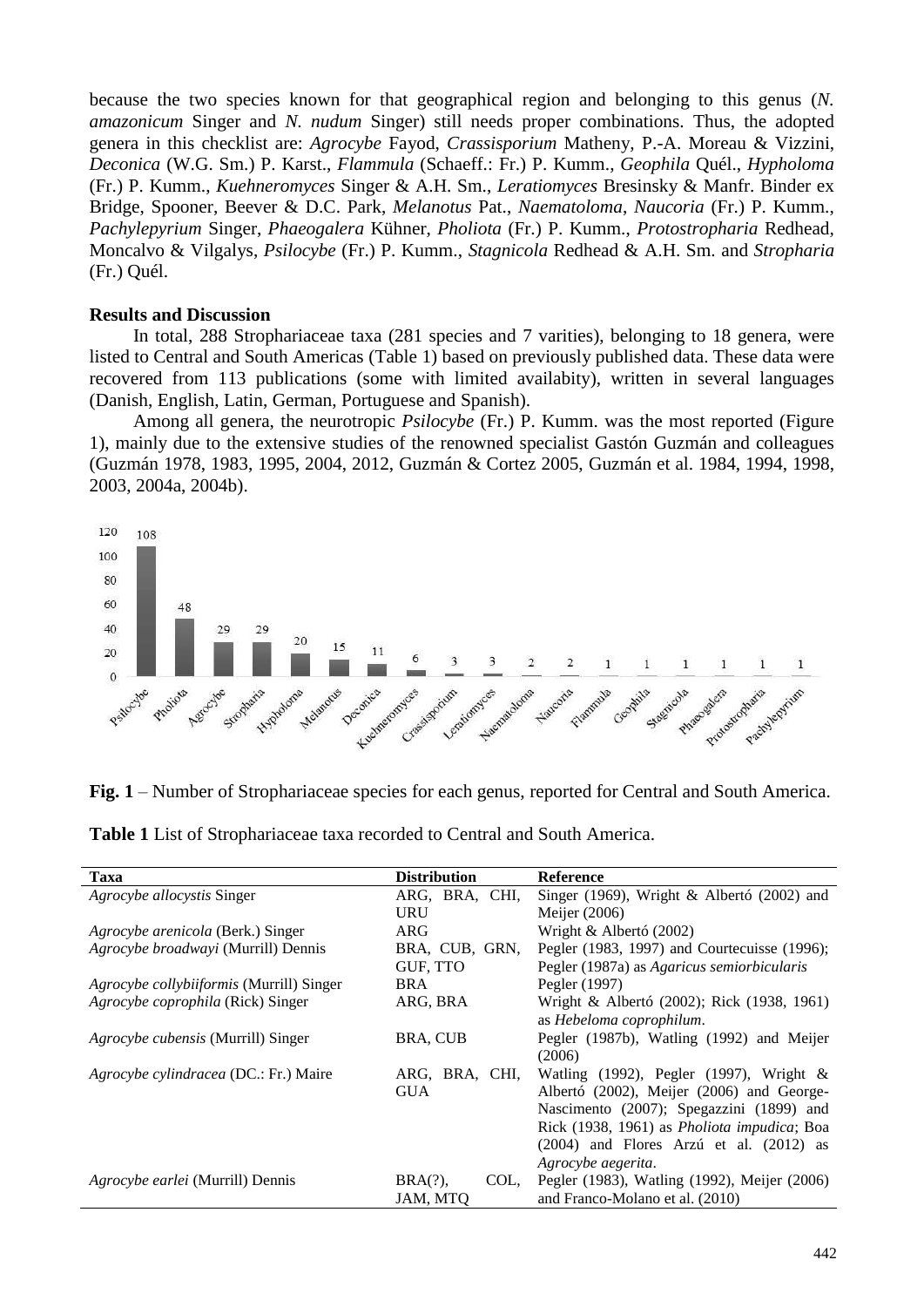| <b>Taxa</b>                               | <b>Distribution</b> | Reference                                                                             |
|-------------------------------------------|---------------------|---------------------------------------------------------------------------------------|
| Agrocybe fimicola (Speg.) Singer          | ARG, BRA            | Watling (1992), Wright & Albertó (2002) and                                           |
|                                           |                     | Meijer (2006); Rick (1938, 1961) as Naucoria                                          |
|                                           |                     | pediades.                                                                             |
| Agrocybe lazoi Singer                     | <b>CHI</b>          | Singer (1969)                                                                         |
| Agrocybe lenticeps (Peck) Singer          | <b>ARG</b>          | Singer (1973)                                                                         |
| Agrocybe musae (Earle) Pegler             | CUB                 | Pegler (1987b)                                                                        |
| Agrocybe neocoprophila Singer             | <b>BRA</b>          | Singer (1953, 1965); Rick (1938, 1961) as                                             |
|                                           |                     | Hebeloma coprophilum.                                                                 |
| Agrocybe paradoxa Singer                  | <b>ARG</b>          | Singer (1973)                                                                         |
| Agrocybe pediades (Fr.) Fayod             | <b>ARG</b>          | Wright & Albertó (2002); Singer (1969) also                                           |
|                                           |                     | as A. semiorbicularis                                                                 |
| Agrocybe perfecta (Rick) Singer           | <b>BRA</b>          | Singer (1953), Watling (1992) and Meijer                                              |
|                                           |                     | (2006); Rick (1938, 1961) as <i>Pholiota</i>                                          |
|                                           |                     | vermiflua.                                                                            |
| Agrocybe platensis (Speg.) Singer         | ARG, CHI            | Singer (1969)                                                                         |
| Agrocybe praecox (Pers.) Fayod            | ARG, BRA, CHI,      | Dennis (1961), Singer (1969), Franco-Molano                                           |
|                                           | COL, VEN            | & Uribe-Calle $(2000)$ and Delgado &                                                  |
|                                           |                     | Urdaneta (2002); Rick (1938, 1961) as                                                 |
|                                           |                     | Pholiotella gibberosa.                                                                |
| Agrocybe procera Singer                   | ARG, CHI            | Singer (1969)                                                                         |
| Agrocybe puiggarii (Speg.) Singer         | <b>BRA</b>          | Pegler (1997) and Meijer (2006); Spegazzini                                           |
|                                           |                     | (1899) as Pholiota puiggarii; Rick (1938,                                             |
|                                           |                     | 1961) as $P.$ praecox.                                                                |
| Agrocybe retigera (Speg.) Singer          | ARG, BRA, PAR,      | Singer & Digilio (1951), Delgado & Urdaneta                                           |
|                                           | <b>VEN</b>          | (2002), Wright & Albertó (2002) and Cortez<br>& Silveira (2005); Spegazzini (1922) as |
|                                           |                     | Naucoria retigera                                                                     |
| Agrocybe sacchari (Murrill) Dennis        | BRA(?), VEN         | Dennis (1961) and Grandi et al. (1984)                                                |
| Agrocybe sororia (Peck) Watling           | <b>BRA</b>          | Watling (1992) and Meijer (2006)                                                      |
| Agrocybe subpediades (Murrill) Watling    | <b>BRA</b>          | Watling (1992) and Meijer (2006)                                                      |
| Agrocybe tropicalis (Speg.) Guzmán        | <b>BRA</b>          | Pegler (1997)                                                                         |
| Agrocybe tucumana (Singer) Watling        | ARG, BRA            | Singer (1973), Pegler (1997) and Meijer                                               |
|                                           |                     | (2006)                                                                                |
| Agrocybe underwoodii (Murrill) Singer     | BRA, CUB            | Watling (1992) and Meijer (2006); Pegler                                              |
|                                           |                     | (1987b) as Naucoria underwoodii                                                       |
| Agrocybe vervacti (Fr.) Singer            | <b>BRA</b>          | Rick (1930, 1938, 1961) as Naucoria vervacti                                          |
| Agrocybe viscosa Singer                   | <b>CHI</b>          | Singer (1969)                                                                         |
| Crassisporium chilense (M.M. Moser) CHI   |                     | Moser (2000)                                                                          |
| Matheny, P.-A. Moreau & Vizzini           |                     |                                                                                       |
| Crassisporium funariophilum (M.M. Moser)  | <b>CHI</b>          | (1969)<br>Singer<br>Pachylepyrium<br>as                                               |
| Matheny, P.-A. Moreau & Vizzini           |                     | funariophilum                                                                         |
| Crassisporium<br>squarrulosum<br>(Singer) | <b>CHI</b>          | Singer (1969) as Pachylepyrium squarrulosum                                           |
| Matheny, P.-A. Moreau & Vizzini           |                     |                                                                                       |
| Deconica argentina Speg.                  | ARG, BRA, COL,      | Spegazzini<br>Singer<br>(1899);<br>(1969),                                            |
|                                           | PER, VEN            | Raithelhuber<br>(1974, 1988, 1991,<br>$2004$ ,                                        |
|                                           |                     | Guzmán (1978, 1995), Yokoyama (1987),                                                 |
|                                           |                     | Franco-Molano & Uribe-Calle (2000), Wright                                            |
|                                           |                     | & Albertó (2002), Wartchow et al. (2007) and                                          |
|                                           |                     | Niveiro & Albertó (2012) as Psilocybe                                                 |
|                                           |                     | argentina                                                                             |
| Deconica coprophila (Bull.) P. Karst.     | ARG, BRA, COL,      | Silva et al. (2012); Spegazzini (1887b, 1899,                                         |
|                                           | ECU, GUF, PAN,      | 1925, 1926b), Rick (1938, 1961), Dennis                                               |
|                                           | PER, VEN            | (1961), Guzmán (1978, 1995), Horak (1980),                                            |
|                                           |                     | Yokoyama (1987), Stijve & Meijer (1993),                                              |
|                                           |                     | Guzmán et al. (1994), Courtecuisse et al.                                             |
|                                           |                     | (1996), Cortez & Coelho (2004), Meijer                                                |
|                                           |                     | (2006), Silva et al. (2006, 2008) and Niveiro                                         |
|                                           |                     | & Albertó (2012) as Psilocybe coprophila                                              |
| Deconica horizontalis (Bull.) Noordel.    | ARG, BRA            | Silva et al. (2012); Rick (1938, 1961) as                                             |
|                                           |                     | Melanotus hepatochrous; Cortez & Coelho<br>(2004) as M. proteus; Niveiro & Albertó    |
|                                           |                     | (2012) as M. horizontalis                                                             |
|                                           |                     |                                                                                       |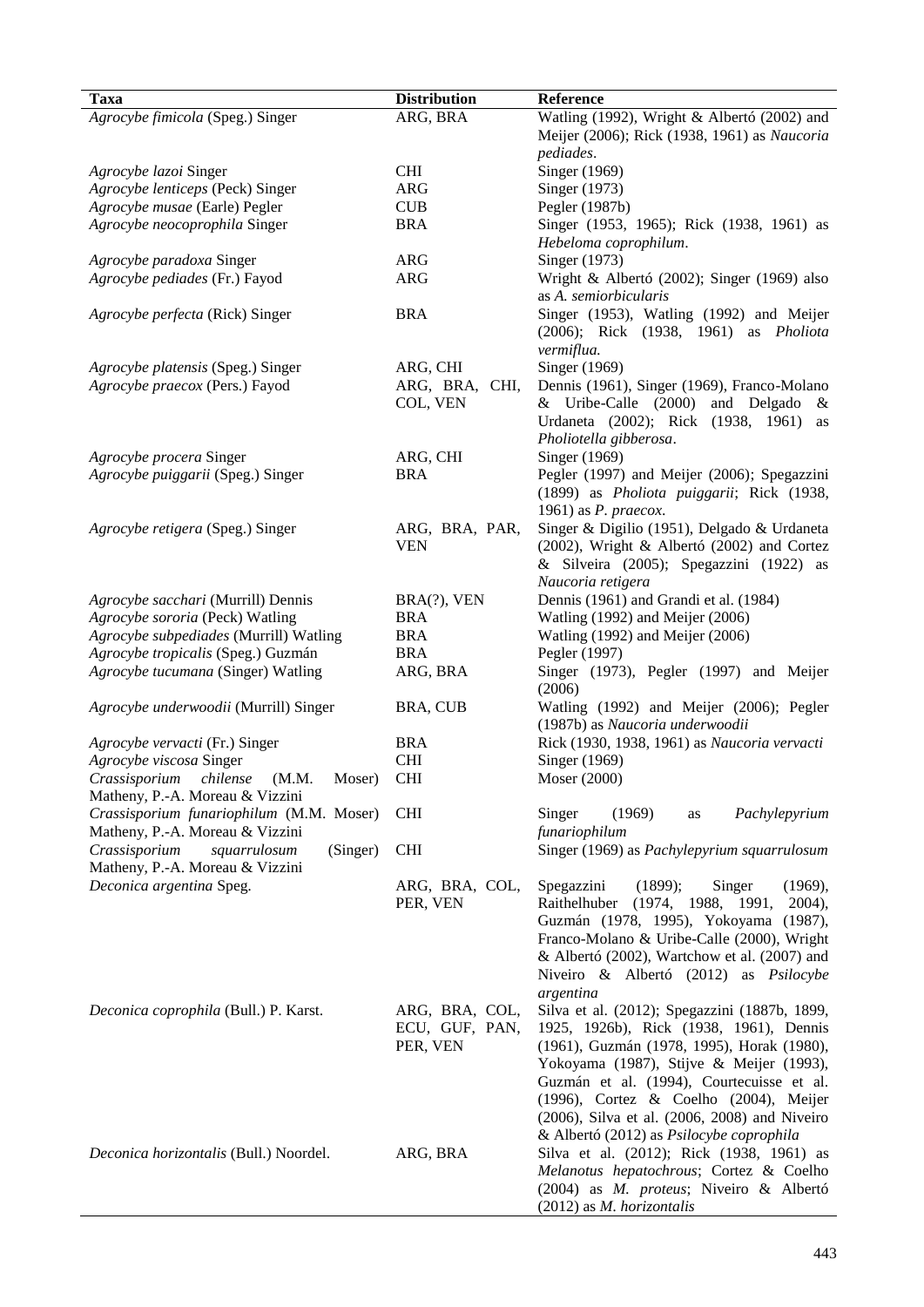| ARG, BRA, CHI,<br>Deconica merdaria (Fr.) Noordel.<br>Rick (1907, 1939, 1961) as Stropharia<br>URU, VEN<br>merdaria; Guzmán (1978) and Valenzuela et<br>al. (1992) as Psilocybe merdaria<br>Spegazzini (1899, 1926b)<br>Deconica moelleri (Guzmán) Noordel.<br>ARG, BRA, CHI,<br>as<br><i>Stropharia</i><br><b>PER</b><br>Singer<br>(1969)<br>merdaria;<br>as<br>Psilocybe<br>merdaria var. macrospora; Guzmán (1978),<br>Cortez & Coelho (2004) and Niveiro &<br>Albertó (2012) as P. moelleri<br>CHI, COL, VEN<br>Dennis (1961) as <i>P. atrorufa</i> ; Singer (1969),<br>Deconica montana (Pers.) P.D. Orton<br>Guzmán (1978), Guzmán et al. (1994) and<br>Franco-Molano & Uribe-Calle (2000) as<br>Psilocybe montana<br><b>BRA</b><br>Silva et al. (2014); Singer (1989) and Meijer<br>Deconica musacearum (Singer) Cortez & P.S.<br>Silva<br>(2006) as Melanotus musacearum<br>Deconica neorhombispora (Guzmán) P.S.<br><b>BRA</b><br>Silva et al. (2013); Silva et al. (2007) as <i>P</i> .<br>Silva, Ram.-Cruz & Guzmán<br>subbrunneocystidiata<br>Deconica pegleriana (Guzmán) Ram.-Cruz &<br>ARG, BRA, ECU,<br>Guzmán et al. (1998), Moyano & Daniele<br>Guzmán<br><b>VEN</b><br>(2003), Cortez & Coelho (2004), Wartchow et<br>al. $(2007)$ and Niveiro & Albertó $(2012)$ as<br>Psilocybe pegleriana<br>COL, VEN<br>Guzmán et al. (1994), Franco-Molano &<br>Deconica phyllogena (Peck) Noordel.<br>Uribe-Calle (2000) and Franco-Molano et al.<br>(2010) as <i>Psilocybe phyllogena</i> ; Dennis<br>$(1961)$ as P. modesta<br><b>ARG</b><br>Singer (1969), Guzmán (1978), Horak (1980),<br>Deconica subcoprophila (Britzelm.) E. Horak<br>Raithelhuber (1988, 1991, 2004) and Niveiro<br>& Albertó (2012) as Psilocybe subcoprophila<br>Flammula peregrina (Fr.) Sacc.<br><b>BRA</b><br>Pegler (1997)<br>Geophila hyperella (Fr.) Kühner & Romagn.<br><b>ARG</b><br>Wright & Albertó (2002) as Psilocybe<br>hyperella<br>ARG, BRA, CHI<br>Silva et al. (2006, 2008); Rick (1961) as<br>Hypholoma aurantiacum (Cooke) Faus<br>Stropharia thrausta; Moreno & Albertó<br>(1996), Meijer (2001, 2006), Sobestiansky<br>(2005) and George-Nascimento (2007) as S.<br>aurantiaca<br>ARG, CHI, VEN<br>Dennis (1961) and Niveiro & Albertó (2012);<br>Hypholoma capnoides (Fr.) P. Kumm.<br>Singer (1969) as Naematoloma capnoides<br>Hypholoma castilloi (Singer) Raithelh.<br>ARG<br>Niveiro & Albertó (2012); Singer (1969) as<br>Naematoloma castilloi<br>Hypholoma confusum Dennis<br><b>VEN</b><br>Dennis (1961)<br>Hypholoma elongatum (Pers.) Ricken<br>ARG, CHI<br>Singer (1969) as Naematoloma elongatipes;<br>Horak (1980) and Niveiro & Albertó (2012) as<br>H. elongatipes.<br>Hypholoma ericaeum (Pers.) Kühner<br>BRA, VEN<br>Meijer (2001, 2006) and Silva et al. (2006,<br>2008, 2012); Singer (1953) and Pereira &<br>Putzke<br>(1990)<br>Naematoloma<br>as<br>subumbonatescens; Delgado<br>& Urdaneta<br>(2002) as N. ericaeum; Rick (1961) as<br>Stropharia ericaea.<br>ARG, BRA<br>Wright & Albertó (2002) and Niveiro $\&$<br>Hypholoma fasciculare (Huds.) P. Kumm.<br>Albertó (2012); Rick (1919, 1939, 1961) and<br>Singer (1969) as Naematoloma fasciculare<br><b>ARG</b><br>Hypholoma fasciculare var. mitis Raithelh.<br>Niveiro & Albertó (2012)<br>Hypholoma frowardii (Speg.) Garrido<br>ARG, CHI<br>Niveiro & Albertó (2012); Singer (1969) as<br>Pholiota frowardii<br><b>ARG</b><br>Spegazzinni (1899) and Niveiro & Albertó<br>Hypholoma intonsum Pass.<br>(2012)<br>Hypholoma lateritium (Schaeff.) P. Kumm.<br>ARG, CHI, COL<br>Singer (1969) as Naematoloma sublateritium;<br>Wright & Albertó (2002), Franco-Molano et<br>al. (2010) and Niveiro & Albertó (2012) as $H$ .<br>sublateritium<br>Hypholoma megapotamicum (Speg.) Speg.<br><b>ARG</b><br>Spegazzinni (1899) and Niveiro & Albertó |             |                     |           |
|-------------------------------------------------------------------------------------------------------------------------------------------------------------------------------------------------------------------------------------------------------------------------------------------------------------------------------------------------------------------------------------------------------------------------------------------------------------------------------------------------------------------------------------------------------------------------------------------------------------------------------------------------------------------------------------------------------------------------------------------------------------------------------------------------------------------------------------------------------------------------------------------------------------------------------------------------------------------------------------------------------------------------------------------------------------------------------------------------------------------------------------------------------------------------------------------------------------------------------------------------------------------------------------------------------------------------------------------------------------------------------------------------------------------------------------------------------------------------------------------------------------------------------------------------------------------------------------------------------------------------------------------------------------------------------------------------------------------------------------------------------------------------------------------------------------------------------------------------------------------------------------------------------------------------------------------------------------------------------------------------------------------------------------------------------------------------------------------------------------------------------------------------------------------------------------------------------------------------------------------------------------------------------------------------------------------------------------------------------------------------------------------------------------------------------------------------------------------------------------------------------------------------------------------------------------------------------------------------------------------------------------------------------------------------------------------------------------------------------------------------------------------------------------------------------------------------------------------------------------------------------------------------------------------------------------------------------------------------------------------------------------------------------------------------------------------------------------------------------------------------------------------------------------------------------------------------------------------------------------------------------------------------------------------------------------------------------------------------------------------------------------------------------------------------------------------------------------------------------------------------------------------------------------------------------------------------------------------------------------------------------------------------------------------------------------------------------------------------------------------------------------------------------------------------------------------------------------------|-------------|---------------------|-----------|
|                                                                                                                                                                                                                                                                                                                                                                                                                                                                                                                                                                                                                                                                                                                                                                                                                                                                                                                                                                                                                                                                                                                                                                                                                                                                                                                                                                                                                                                                                                                                                                                                                                                                                                                                                                                                                                                                                                                                                                                                                                                                                                                                                                                                                                                                                                                                                                                                                                                                                                                                                                                                                                                                                                                                                                                                                                                                                                                                                                                                                                                                                                                                                                                                                                                                                                                                                                                                                                                                                                                                                                                                                                                                                                                                                                                                                                           | <b>Taxa</b> | <b>Distribution</b> | Reference |
|                                                                                                                                                                                                                                                                                                                                                                                                                                                                                                                                                                                                                                                                                                                                                                                                                                                                                                                                                                                                                                                                                                                                                                                                                                                                                                                                                                                                                                                                                                                                                                                                                                                                                                                                                                                                                                                                                                                                                                                                                                                                                                                                                                                                                                                                                                                                                                                                                                                                                                                                                                                                                                                                                                                                                                                                                                                                                                                                                                                                                                                                                                                                                                                                                                                                                                                                                                                                                                                                                                                                                                                                                                                                                                                                                                                                                                           |             |                     |           |
|                                                                                                                                                                                                                                                                                                                                                                                                                                                                                                                                                                                                                                                                                                                                                                                                                                                                                                                                                                                                                                                                                                                                                                                                                                                                                                                                                                                                                                                                                                                                                                                                                                                                                                                                                                                                                                                                                                                                                                                                                                                                                                                                                                                                                                                                                                                                                                                                                                                                                                                                                                                                                                                                                                                                                                                                                                                                                                                                                                                                                                                                                                                                                                                                                                                                                                                                                                                                                                                                                                                                                                                                                                                                                                                                                                                                                                           |             |                     |           |
|                                                                                                                                                                                                                                                                                                                                                                                                                                                                                                                                                                                                                                                                                                                                                                                                                                                                                                                                                                                                                                                                                                                                                                                                                                                                                                                                                                                                                                                                                                                                                                                                                                                                                                                                                                                                                                                                                                                                                                                                                                                                                                                                                                                                                                                                                                                                                                                                                                                                                                                                                                                                                                                                                                                                                                                                                                                                                                                                                                                                                                                                                                                                                                                                                                                                                                                                                                                                                                                                                                                                                                                                                                                                                                                                                                                                                                           |             |                     |           |
|                                                                                                                                                                                                                                                                                                                                                                                                                                                                                                                                                                                                                                                                                                                                                                                                                                                                                                                                                                                                                                                                                                                                                                                                                                                                                                                                                                                                                                                                                                                                                                                                                                                                                                                                                                                                                                                                                                                                                                                                                                                                                                                                                                                                                                                                                                                                                                                                                                                                                                                                                                                                                                                                                                                                                                                                                                                                                                                                                                                                                                                                                                                                                                                                                                                                                                                                                                                                                                                                                                                                                                                                                                                                                                                                                                                                                                           |             |                     |           |
|                                                                                                                                                                                                                                                                                                                                                                                                                                                                                                                                                                                                                                                                                                                                                                                                                                                                                                                                                                                                                                                                                                                                                                                                                                                                                                                                                                                                                                                                                                                                                                                                                                                                                                                                                                                                                                                                                                                                                                                                                                                                                                                                                                                                                                                                                                                                                                                                                                                                                                                                                                                                                                                                                                                                                                                                                                                                                                                                                                                                                                                                                                                                                                                                                                                                                                                                                                                                                                                                                                                                                                                                                                                                                                                                                                                                                                           |             |                     |           |
|                                                                                                                                                                                                                                                                                                                                                                                                                                                                                                                                                                                                                                                                                                                                                                                                                                                                                                                                                                                                                                                                                                                                                                                                                                                                                                                                                                                                                                                                                                                                                                                                                                                                                                                                                                                                                                                                                                                                                                                                                                                                                                                                                                                                                                                                                                                                                                                                                                                                                                                                                                                                                                                                                                                                                                                                                                                                                                                                                                                                                                                                                                                                                                                                                                                                                                                                                                                                                                                                                                                                                                                                                                                                                                                                                                                                                                           |             |                     |           |
|                                                                                                                                                                                                                                                                                                                                                                                                                                                                                                                                                                                                                                                                                                                                                                                                                                                                                                                                                                                                                                                                                                                                                                                                                                                                                                                                                                                                                                                                                                                                                                                                                                                                                                                                                                                                                                                                                                                                                                                                                                                                                                                                                                                                                                                                                                                                                                                                                                                                                                                                                                                                                                                                                                                                                                                                                                                                                                                                                                                                                                                                                                                                                                                                                                                                                                                                                                                                                                                                                                                                                                                                                                                                                                                                                                                                                                           |             |                     |           |
|                                                                                                                                                                                                                                                                                                                                                                                                                                                                                                                                                                                                                                                                                                                                                                                                                                                                                                                                                                                                                                                                                                                                                                                                                                                                                                                                                                                                                                                                                                                                                                                                                                                                                                                                                                                                                                                                                                                                                                                                                                                                                                                                                                                                                                                                                                                                                                                                                                                                                                                                                                                                                                                                                                                                                                                                                                                                                                                                                                                                                                                                                                                                                                                                                                                                                                                                                                                                                                                                                                                                                                                                                                                                                                                                                                                                                                           |             |                     |           |
|                                                                                                                                                                                                                                                                                                                                                                                                                                                                                                                                                                                                                                                                                                                                                                                                                                                                                                                                                                                                                                                                                                                                                                                                                                                                                                                                                                                                                                                                                                                                                                                                                                                                                                                                                                                                                                                                                                                                                                                                                                                                                                                                                                                                                                                                                                                                                                                                                                                                                                                                                                                                                                                                                                                                                                                                                                                                                                                                                                                                                                                                                                                                                                                                                                                                                                                                                                                                                                                                                                                                                                                                                                                                                                                                                                                                                                           |             |                     |           |
|                                                                                                                                                                                                                                                                                                                                                                                                                                                                                                                                                                                                                                                                                                                                                                                                                                                                                                                                                                                                                                                                                                                                                                                                                                                                                                                                                                                                                                                                                                                                                                                                                                                                                                                                                                                                                                                                                                                                                                                                                                                                                                                                                                                                                                                                                                                                                                                                                                                                                                                                                                                                                                                                                                                                                                                                                                                                                                                                                                                                                                                                                                                                                                                                                                                                                                                                                                                                                                                                                                                                                                                                                                                                                                                                                                                                                                           |             |                     |           |
|                                                                                                                                                                                                                                                                                                                                                                                                                                                                                                                                                                                                                                                                                                                                                                                                                                                                                                                                                                                                                                                                                                                                                                                                                                                                                                                                                                                                                                                                                                                                                                                                                                                                                                                                                                                                                                                                                                                                                                                                                                                                                                                                                                                                                                                                                                                                                                                                                                                                                                                                                                                                                                                                                                                                                                                                                                                                                                                                                                                                                                                                                                                                                                                                                                                                                                                                                                                                                                                                                                                                                                                                                                                                                                                                                                                                                                           |             |                     |           |
|                                                                                                                                                                                                                                                                                                                                                                                                                                                                                                                                                                                                                                                                                                                                                                                                                                                                                                                                                                                                                                                                                                                                                                                                                                                                                                                                                                                                                                                                                                                                                                                                                                                                                                                                                                                                                                                                                                                                                                                                                                                                                                                                                                                                                                                                                                                                                                                                                                                                                                                                                                                                                                                                                                                                                                                                                                                                                                                                                                                                                                                                                                                                                                                                                                                                                                                                                                                                                                                                                                                                                                                                                                                                                                                                                                                                                                           |             |                     |           |
|                                                                                                                                                                                                                                                                                                                                                                                                                                                                                                                                                                                                                                                                                                                                                                                                                                                                                                                                                                                                                                                                                                                                                                                                                                                                                                                                                                                                                                                                                                                                                                                                                                                                                                                                                                                                                                                                                                                                                                                                                                                                                                                                                                                                                                                                                                                                                                                                                                                                                                                                                                                                                                                                                                                                                                                                                                                                                                                                                                                                                                                                                                                                                                                                                                                                                                                                                                                                                                                                                                                                                                                                                                                                                                                                                                                                                                           |             |                     |           |
|                                                                                                                                                                                                                                                                                                                                                                                                                                                                                                                                                                                                                                                                                                                                                                                                                                                                                                                                                                                                                                                                                                                                                                                                                                                                                                                                                                                                                                                                                                                                                                                                                                                                                                                                                                                                                                                                                                                                                                                                                                                                                                                                                                                                                                                                                                                                                                                                                                                                                                                                                                                                                                                                                                                                                                                                                                                                                                                                                                                                                                                                                                                                                                                                                                                                                                                                                                                                                                                                                                                                                                                                                                                                                                                                                                                                                                           |             |                     |           |
|                                                                                                                                                                                                                                                                                                                                                                                                                                                                                                                                                                                                                                                                                                                                                                                                                                                                                                                                                                                                                                                                                                                                                                                                                                                                                                                                                                                                                                                                                                                                                                                                                                                                                                                                                                                                                                                                                                                                                                                                                                                                                                                                                                                                                                                                                                                                                                                                                                                                                                                                                                                                                                                                                                                                                                                                                                                                                                                                                                                                                                                                                                                                                                                                                                                                                                                                                                                                                                                                                                                                                                                                                                                                                                                                                                                                                                           |             |                     |           |
|                                                                                                                                                                                                                                                                                                                                                                                                                                                                                                                                                                                                                                                                                                                                                                                                                                                                                                                                                                                                                                                                                                                                                                                                                                                                                                                                                                                                                                                                                                                                                                                                                                                                                                                                                                                                                                                                                                                                                                                                                                                                                                                                                                                                                                                                                                                                                                                                                                                                                                                                                                                                                                                                                                                                                                                                                                                                                                                                                                                                                                                                                                                                                                                                                                                                                                                                                                                                                                                                                                                                                                                                                                                                                                                                                                                                                                           |             |                     |           |
|                                                                                                                                                                                                                                                                                                                                                                                                                                                                                                                                                                                                                                                                                                                                                                                                                                                                                                                                                                                                                                                                                                                                                                                                                                                                                                                                                                                                                                                                                                                                                                                                                                                                                                                                                                                                                                                                                                                                                                                                                                                                                                                                                                                                                                                                                                                                                                                                                                                                                                                                                                                                                                                                                                                                                                                                                                                                                                                                                                                                                                                                                                                                                                                                                                                                                                                                                                                                                                                                                                                                                                                                                                                                                                                                                                                                                                           |             |                     |           |
|                                                                                                                                                                                                                                                                                                                                                                                                                                                                                                                                                                                                                                                                                                                                                                                                                                                                                                                                                                                                                                                                                                                                                                                                                                                                                                                                                                                                                                                                                                                                                                                                                                                                                                                                                                                                                                                                                                                                                                                                                                                                                                                                                                                                                                                                                                                                                                                                                                                                                                                                                                                                                                                                                                                                                                                                                                                                                                                                                                                                                                                                                                                                                                                                                                                                                                                                                                                                                                                                                                                                                                                                                                                                                                                                                                                                                                           |             |                     |           |
|                                                                                                                                                                                                                                                                                                                                                                                                                                                                                                                                                                                                                                                                                                                                                                                                                                                                                                                                                                                                                                                                                                                                                                                                                                                                                                                                                                                                                                                                                                                                                                                                                                                                                                                                                                                                                                                                                                                                                                                                                                                                                                                                                                                                                                                                                                                                                                                                                                                                                                                                                                                                                                                                                                                                                                                                                                                                                                                                                                                                                                                                                                                                                                                                                                                                                                                                                                                                                                                                                                                                                                                                                                                                                                                                                                                                                                           |             |                     |           |
|                                                                                                                                                                                                                                                                                                                                                                                                                                                                                                                                                                                                                                                                                                                                                                                                                                                                                                                                                                                                                                                                                                                                                                                                                                                                                                                                                                                                                                                                                                                                                                                                                                                                                                                                                                                                                                                                                                                                                                                                                                                                                                                                                                                                                                                                                                                                                                                                                                                                                                                                                                                                                                                                                                                                                                                                                                                                                                                                                                                                                                                                                                                                                                                                                                                                                                                                                                                                                                                                                                                                                                                                                                                                                                                                                                                                                                           |             |                     |           |
|                                                                                                                                                                                                                                                                                                                                                                                                                                                                                                                                                                                                                                                                                                                                                                                                                                                                                                                                                                                                                                                                                                                                                                                                                                                                                                                                                                                                                                                                                                                                                                                                                                                                                                                                                                                                                                                                                                                                                                                                                                                                                                                                                                                                                                                                                                                                                                                                                                                                                                                                                                                                                                                                                                                                                                                                                                                                                                                                                                                                                                                                                                                                                                                                                                                                                                                                                                                                                                                                                                                                                                                                                                                                                                                                                                                                                                           |             |                     |           |
|                                                                                                                                                                                                                                                                                                                                                                                                                                                                                                                                                                                                                                                                                                                                                                                                                                                                                                                                                                                                                                                                                                                                                                                                                                                                                                                                                                                                                                                                                                                                                                                                                                                                                                                                                                                                                                                                                                                                                                                                                                                                                                                                                                                                                                                                                                                                                                                                                                                                                                                                                                                                                                                                                                                                                                                                                                                                                                                                                                                                                                                                                                                                                                                                                                                                                                                                                                                                                                                                                                                                                                                                                                                                                                                                                                                                                                           |             |                     |           |
|                                                                                                                                                                                                                                                                                                                                                                                                                                                                                                                                                                                                                                                                                                                                                                                                                                                                                                                                                                                                                                                                                                                                                                                                                                                                                                                                                                                                                                                                                                                                                                                                                                                                                                                                                                                                                                                                                                                                                                                                                                                                                                                                                                                                                                                                                                                                                                                                                                                                                                                                                                                                                                                                                                                                                                                                                                                                                                                                                                                                                                                                                                                                                                                                                                                                                                                                                                                                                                                                                                                                                                                                                                                                                                                                                                                                                                           |             |                     |           |
|                                                                                                                                                                                                                                                                                                                                                                                                                                                                                                                                                                                                                                                                                                                                                                                                                                                                                                                                                                                                                                                                                                                                                                                                                                                                                                                                                                                                                                                                                                                                                                                                                                                                                                                                                                                                                                                                                                                                                                                                                                                                                                                                                                                                                                                                                                                                                                                                                                                                                                                                                                                                                                                                                                                                                                                                                                                                                                                                                                                                                                                                                                                                                                                                                                                                                                                                                                                                                                                                                                                                                                                                                                                                                                                                                                                                                                           |             |                     |           |
|                                                                                                                                                                                                                                                                                                                                                                                                                                                                                                                                                                                                                                                                                                                                                                                                                                                                                                                                                                                                                                                                                                                                                                                                                                                                                                                                                                                                                                                                                                                                                                                                                                                                                                                                                                                                                                                                                                                                                                                                                                                                                                                                                                                                                                                                                                                                                                                                                                                                                                                                                                                                                                                                                                                                                                                                                                                                                                                                                                                                                                                                                                                                                                                                                                                                                                                                                                                                                                                                                                                                                                                                                                                                                                                                                                                                                                           |             |                     |           |
|                                                                                                                                                                                                                                                                                                                                                                                                                                                                                                                                                                                                                                                                                                                                                                                                                                                                                                                                                                                                                                                                                                                                                                                                                                                                                                                                                                                                                                                                                                                                                                                                                                                                                                                                                                                                                                                                                                                                                                                                                                                                                                                                                                                                                                                                                                                                                                                                                                                                                                                                                                                                                                                                                                                                                                                                                                                                                                                                                                                                                                                                                                                                                                                                                                                                                                                                                                                                                                                                                                                                                                                                                                                                                                                                                                                                                                           |             |                     |           |
|                                                                                                                                                                                                                                                                                                                                                                                                                                                                                                                                                                                                                                                                                                                                                                                                                                                                                                                                                                                                                                                                                                                                                                                                                                                                                                                                                                                                                                                                                                                                                                                                                                                                                                                                                                                                                                                                                                                                                                                                                                                                                                                                                                                                                                                                                                                                                                                                                                                                                                                                                                                                                                                                                                                                                                                                                                                                                                                                                                                                                                                                                                                                                                                                                                                                                                                                                                                                                                                                                                                                                                                                                                                                                                                                                                                                                                           |             |                     |           |
|                                                                                                                                                                                                                                                                                                                                                                                                                                                                                                                                                                                                                                                                                                                                                                                                                                                                                                                                                                                                                                                                                                                                                                                                                                                                                                                                                                                                                                                                                                                                                                                                                                                                                                                                                                                                                                                                                                                                                                                                                                                                                                                                                                                                                                                                                                                                                                                                                                                                                                                                                                                                                                                                                                                                                                                                                                                                                                                                                                                                                                                                                                                                                                                                                                                                                                                                                                                                                                                                                                                                                                                                                                                                                                                                                                                                                                           |             |                     |           |
|                                                                                                                                                                                                                                                                                                                                                                                                                                                                                                                                                                                                                                                                                                                                                                                                                                                                                                                                                                                                                                                                                                                                                                                                                                                                                                                                                                                                                                                                                                                                                                                                                                                                                                                                                                                                                                                                                                                                                                                                                                                                                                                                                                                                                                                                                                                                                                                                                                                                                                                                                                                                                                                                                                                                                                                                                                                                                                                                                                                                                                                                                                                                                                                                                                                                                                                                                                                                                                                                                                                                                                                                                                                                                                                                                                                                                                           |             |                     |           |
|                                                                                                                                                                                                                                                                                                                                                                                                                                                                                                                                                                                                                                                                                                                                                                                                                                                                                                                                                                                                                                                                                                                                                                                                                                                                                                                                                                                                                                                                                                                                                                                                                                                                                                                                                                                                                                                                                                                                                                                                                                                                                                                                                                                                                                                                                                                                                                                                                                                                                                                                                                                                                                                                                                                                                                                                                                                                                                                                                                                                                                                                                                                                                                                                                                                                                                                                                                                                                                                                                                                                                                                                                                                                                                                                                                                                                                           |             |                     |           |
|                                                                                                                                                                                                                                                                                                                                                                                                                                                                                                                                                                                                                                                                                                                                                                                                                                                                                                                                                                                                                                                                                                                                                                                                                                                                                                                                                                                                                                                                                                                                                                                                                                                                                                                                                                                                                                                                                                                                                                                                                                                                                                                                                                                                                                                                                                                                                                                                                                                                                                                                                                                                                                                                                                                                                                                                                                                                                                                                                                                                                                                                                                                                                                                                                                                                                                                                                                                                                                                                                                                                                                                                                                                                                                                                                                                                                                           |             |                     |           |
|                                                                                                                                                                                                                                                                                                                                                                                                                                                                                                                                                                                                                                                                                                                                                                                                                                                                                                                                                                                                                                                                                                                                                                                                                                                                                                                                                                                                                                                                                                                                                                                                                                                                                                                                                                                                                                                                                                                                                                                                                                                                                                                                                                                                                                                                                                                                                                                                                                                                                                                                                                                                                                                                                                                                                                                                                                                                                                                                                                                                                                                                                                                                                                                                                                                                                                                                                                                                                                                                                                                                                                                                                                                                                                                                                                                                                                           |             |                     |           |
|                                                                                                                                                                                                                                                                                                                                                                                                                                                                                                                                                                                                                                                                                                                                                                                                                                                                                                                                                                                                                                                                                                                                                                                                                                                                                                                                                                                                                                                                                                                                                                                                                                                                                                                                                                                                                                                                                                                                                                                                                                                                                                                                                                                                                                                                                                                                                                                                                                                                                                                                                                                                                                                                                                                                                                                                                                                                                                                                                                                                                                                                                                                                                                                                                                                                                                                                                                                                                                                                                                                                                                                                                                                                                                                                                                                                                                           |             |                     |           |
|                                                                                                                                                                                                                                                                                                                                                                                                                                                                                                                                                                                                                                                                                                                                                                                                                                                                                                                                                                                                                                                                                                                                                                                                                                                                                                                                                                                                                                                                                                                                                                                                                                                                                                                                                                                                                                                                                                                                                                                                                                                                                                                                                                                                                                                                                                                                                                                                                                                                                                                                                                                                                                                                                                                                                                                                                                                                                                                                                                                                                                                                                                                                                                                                                                                                                                                                                                                                                                                                                                                                                                                                                                                                                                                                                                                                                                           |             |                     |           |
|                                                                                                                                                                                                                                                                                                                                                                                                                                                                                                                                                                                                                                                                                                                                                                                                                                                                                                                                                                                                                                                                                                                                                                                                                                                                                                                                                                                                                                                                                                                                                                                                                                                                                                                                                                                                                                                                                                                                                                                                                                                                                                                                                                                                                                                                                                                                                                                                                                                                                                                                                                                                                                                                                                                                                                                                                                                                                                                                                                                                                                                                                                                                                                                                                                                                                                                                                                                                                                                                                                                                                                                                                                                                                                                                                                                                                                           |             |                     |           |
|                                                                                                                                                                                                                                                                                                                                                                                                                                                                                                                                                                                                                                                                                                                                                                                                                                                                                                                                                                                                                                                                                                                                                                                                                                                                                                                                                                                                                                                                                                                                                                                                                                                                                                                                                                                                                                                                                                                                                                                                                                                                                                                                                                                                                                                                                                                                                                                                                                                                                                                                                                                                                                                                                                                                                                                                                                                                                                                                                                                                                                                                                                                                                                                                                                                                                                                                                                                                                                                                                                                                                                                                                                                                                                                                                                                                                                           |             |                     |           |
|                                                                                                                                                                                                                                                                                                                                                                                                                                                                                                                                                                                                                                                                                                                                                                                                                                                                                                                                                                                                                                                                                                                                                                                                                                                                                                                                                                                                                                                                                                                                                                                                                                                                                                                                                                                                                                                                                                                                                                                                                                                                                                                                                                                                                                                                                                                                                                                                                                                                                                                                                                                                                                                                                                                                                                                                                                                                                                                                                                                                                                                                                                                                                                                                                                                                                                                                                                                                                                                                                                                                                                                                                                                                                                                                                                                                                                           |             |                     |           |
|                                                                                                                                                                                                                                                                                                                                                                                                                                                                                                                                                                                                                                                                                                                                                                                                                                                                                                                                                                                                                                                                                                                                                                                                                                                                                                                                                                                                                                                                                                                                                                                                                                                                                                                                                                                                                                                                                                                                                                                                                                                                                                                                                                                                                                                                                                                                                                                                                                                                                                                                                                                                                                                                                                                                                                                                                                                                                                                                                                                                                                                                                                                                                                                                                                                                                                                                                                                                                                                                                                                                                                                                                                                                                                                                                                                                                                           |             |                     |           |
|                                                                                                                                                                                                                                                                                                                                                                                                                                                                                                                                                                                                                                                                                                                                                                                                                                                                                                                                                                                                                                                                                                                                                                                                                                                                                                                                                                                                                                                                                                                                                                                                                                                                                                                                                                                                                                                                                                                                                                                                                                                                                                                                                                                                                                                                                                                                                                                                                                                                                                                                                                                                                                                                                                                                                                                                                                                                                                                                                                                                                                                                                                                                                                                                                                                                                                                                                                                                                                                                                                                                                                                                                                                                                                                                                                                                                                           |             |                     |           |
|                                                                                                                                                                                                                                                                                                                                                                                                                                                                                                                                                                                                                                                                                                                                                                                                                                                                                                                                                                                                                                                                                                                                                                                                                                                                                                                                                                                                                                                                                                                                                                                                                                                                                                                                                                                                                                                                                                                                                                                                                                                                                                                                                                                                                                                                                                                                                                                                                                                                                                                                                                                                                                                                                                                                                                                                                                                                                                                                                                                                                                                                                                                                                                                                                                                                                                                                                                                                                                                                                                                                                                                                                                                                                                                                                                                                                                           |             |                     |           |
|                                                                                                                                                                                                                                                                                                                                                                                                                                                                                                                                                                                                                                                                                                                                                                                                                                                                                                                                                                                                                                                                                                                                                                                                                                                                                                                                                                                                                                                                                                                                                                                                                                                                                                                                                                                                                                                                                                                                                                                                                                                                                                                                                                                                                                                                                                                                                                                                                                                                                                                                                                                                                                                                                                                                                                                                                                                                                                                                                                                                                                                                                                                                                                                                                                                                                                                                                                                                                                                                                                                                                                                                                                                                                                                                                                                                                                           |             |                     |           |
|                                                                                                                                                                                                                                                                                                                                                                                                                                                                                                                                                                                                                                                                                                                                                                                                                                                                                                                                                                                                                                                                                                                                                                                                                                                                                                                                                                                                                                                                                                                                                                                                                                                                                                                                                                                                                                                                                                                                                                                                                                                                                                                                                                                                                                                                                                                                                                                                                                                                                                                                                                                                                                                                                                                                                                                                                                                                                                                                                                                                                                                                                                                                                                                                                                                                                                                                                                                                                                                                                                                                                                                                                                                                                                                                                                                                                                           |             |                     |           |
|                                                                                                                                                                                                                                                                                                                                                                                                                                                                                                                                                                                                                                                                                                                                                                                                                                                                                                                                                                                                                                                                                                                                                                                                                                                                                                                                                                                                                                                                                                                                                                                                                                                                                                                                                                                                                                                                                                                                                                                                                                                                                                                                                                                                                                                                                                                                                                                                                                                                                                                                                                                                                                                                                                                                                                                                                                                                                                                                                                                                                                                                                                                                                                                                                                                                                                                                                                                                                                                                                                                                                                                                                                                                                                                                                                                                                                           |             |                     |           |
|                                                                                                                                                                                                                                                                                                                                                                                                                                                                                                                                                                                                                                                                                                                                                                                                                                                                                                                                                                                                                                                                                                                                                                                                                                                                                                                                                                                                                                                                                                                                                                                                                                                                                                                                                                                                                                                                                                                                                                                                                                                                                                                                                                                                                                                                                                                                                                                                                                                                                                                                                                                                                                                                                                                                                                                                                                                                                                                                                                                                                                                                                                                                                                                                                                                                                                                                                                                                                                                                                                                                                                                                                                                                                                                                                                                                                                           |             |                     |           |
|                                                                                                                                                                                                                                                                                                                                                                                                                                                                                                                                                                                                                                                                                                                                                                                                                                                                                                                                                                                                                                                                                                                                                                                                                                                                                                                                                                                                                                                                                                                                                                                                                                                                                                                                                                                                                                                                                                                                                                                                                                                                                                                                                                                                                                                                                                                                                                                                                                                                                                                                                                                                                                                                                                                                                                                                                                                                                                                                                                                                                                                                                                                                                                                                                                                                                                                                                                                                                                                                                                                                                                                                                                                                                                                                                                                                                                           |             |                     |           |
|                                                                                                                                                                                                                                                                                                                                                                                                                                                                                                                                                                                                                                                                                                                                                                                                                                                                                                                                                                                                                                                                                                                                                                                                                                                                                                                                                                                                                                                                                                                                                                                                                                                                                                                                                                                                                                                                                                                                                                                                                                                                                                                                                                                                                                                                                                                                                                                                                                                                                                                                                                                                                                                                                                                                                                                                                                                                                                                                                                                                                                                                                                                                                                                                                                                                                                                                                                                                                                                                                                                                                                                                                                                                                                                                                                                                                                           |             |                     |           |
|                                                                                                                                                                                                                                                                                                                                                                                                                                                                                                                                                                                                                                                                                                                                                                                                                                                                                                                                                                                                                                                                                                                                                                                                                                                                                                                                                                                                                                                                                                                                                                                                                                                                                                                                                                                                                                                                                                                                                                                                                                                                                                                                                                                                                                                                                                                                                                                                                                                                                                                                                                                                                                                                                                                                                                                                                                                                                                                                                                                                                                                                                                                                                                                                                                                                                                                                                                                                                                                                                                                                                                                                                                                                                                                                                                                                                                           |             |                     |           |
|                                                                                                                                                                                                                                                                                                                                                                                                                                                                                                                                                                                                                                                                                                                                                                                                                                                                                                                                                                                                                                                                                                                                                                                                                                                                                                                                                                                                                                                                                                                                                                                                                                                                                                                                                                                                                                                                                                                                                                                                                                                                                                                                                                                                                                                                                                                                                                                                                                                                                                                                                                                                                                                                                                                                                                                                                                                                                                                                                                                                                                                                                                                                                                                                                                                                                                                                                                                                                                                                                                                                                                                                                                                                                                                                                                                                                                           |             |                     |           |
|                                                                                                                                                                                                                                                                                                                                                                                                                                                                                                                                                                                                                                                                                                                                                                                                                                                                                                                                                                                                                                                                                                                                                                                                                                                                                                                                                                                                                                                                                                                                                                                                                                                                                                                                                                                                                                                                                                                                                                                                                                                                                                                                                                                                                                                                                                                                                                                                                                                                                                                                                                                                                                                                                                                                                                                                                                                                                                                                                                                                                                                                                                                                                                                                                                                                                                                                                                                                                                                                                                                                                                                                                                                                                                                                                                                                                                           |             |                     |           |
|                                                                                                                                                                                                                                                                                                                                                                                                                                                                                                                                                                                                                                                                                                                                                                                                                                                                                                                                                                                                                                                                                                                                                                                                                                                                                                                                                                                                                                                                                                                                                                                                                                                                                                                                                                                                                                                                                                                                                                                                                                                                                                                                                                                                                                                                                                                                                                                                                                                                                                                                                                                                                                                                                                                                                                                                                                                                                                                                                                                                                                                                                                                                                                                                                                                                                                                                                                                                                                                                                                                                                                                                                                                                                                                                                                                                                                           |             |                     |           |
|                                                                                                                                                                                                                                                                                                                                                                                                                                                                                                                                                                                                                                                                                                                                                                                                                                                                                                                                                                                                                                                                                                                                                                                                                                                                                                                                                                                                                                                                                                                                                                                                                                                                                                                                                                                                                                                                                                                                                                                                                                                                                                                                                                                                                                                                                                                                                                                                                                                                                                                                                                                                                                                                                                                                                                                                                                                                                                                                                                                                                                                                                                                                                                                                                                                                                                                                                                                                                                                                                                                                                                                                                                                                                                                                                                                                                                           |             |                     |           |
|                                                                                                                                                                                                                                                                                                                                                                                                                                                                                                                                                                                                                                                                                                                                                                                                                                                                                                                                                                                                                                                                                                                                                                                                                                                                                                                                                                                                                                                                                                                                                                                                                                                                                                                                                                                                                                                                                                                                                                                                                                                                                                                                                                                                                                                                                                                                                                                                                                                                                                                                                                                                                                                                                                                                                                                                                                                                                                                                                                                                                                                                                                                                                                                                                                                                                                                                                                                                                                                                                                                                                                                                                                                                                                                                                                                                                                           |             |                     |           |
|                                                                                                                                                                                                                                                                                                                                                                                                                                                                                                                                                                                                                                                                                                                                                                                                                                                                                                                                                                                                                                                                                                                                                                                                                                                                                                                                                                                                                                                                                                                                                                                                                                                                                                                                                                                                                                                                                                                                                                                                                                                                                                                                                                                                                                                                                                                                                                                                                                                                                                                                                                                                                                                                                                                                                                                                                                                                                                                                                                                                                                                                                                                                                                                                                                                                                                                                                                                                                                                                                                                                                                                                                                                                                                                                                                                                                                           |             |                     |           |
|                                                                                                                                                                                                                                                                                                                                                                                                                                                                                                                                                                                                                                                                                                                                                                                                                                                                                                                                                                                                                                                                                                                                                                                                                                                                                                                                                                                                                                                                                                                                                                                                                                                                                                                                                                                                                                                                                                                                                                                                                                                                                                                                                                                                                                                                                                                                                                                                                                                                                                                                                                                                                                                                                                                                                                                                                                                                                                                                                                                                                                                                                                                                                                                                                                                                                                                                                                                                                                                                                                                                                                                                                                                                                                                                                                                                                                           |             |                     |           |
|                                                                                                                                                                                                                                                                                                                                                                                                                                                                                                                                                                                                                                                                                                                                                                                                                                                                                                                                                                                                                                                                                                                                                                                                                                                                                                                                                                                                                                                                                                                                                                                                                                                                                                                                                                                                                                                                                                                                                                                                                                                                                                                                                                                                                                                                                                                                                                                                                                                                                                                                                                                                                                                                                                                                                                                                                                                                                                                                                                                                                                                                                                                                                                                                                                                                                                                                                                                                                                                                                                                                                                                                                                                                                                                                                                                                                                           |             |                     |           |
|                                                                                                                                                                                                                                                                                                                                                                                                                                                                                                                                                                                                                                                                                                                                                                                                                                                                                                                                                                                                                                                                                                                                                                                                                                                                                                                                                                                                                                                                                                                                                                                                                                                                                                                                                                                                                                                                                                                                                                                                                                                                                                                                                                                                                                                                                                                                                                                                                                                                                                                                                                                                                                                                                                                                                                                                                                                                                                                                                                                                                                                                                                                                                                                                                                                                                                                                                                                                                                                                                                                                                                                                                                                                                                                                                                                                                                           |             |                     |           |
|                                                                                                                                                                                                                                                                                                                                                                                                                                                                                                                                                                                                                                                                                                                                                                                                                                                                                                                                                                                                                                                                                                                                                                                                                                                                                                                                                                                                                                                                                                                                                                                                                                                                                                                                                                                                                                                                                                                                                                                                                                                                                                                                                                                                                                                                                                                                                                                                                                                                                                                                                                                                                                                                                                                                                                                                                                                                                                                                                                                                                                                                                                                                                                                                                                                                                                                                                                                                                                                                                                                                                                                                                                                                                                                                                                                                                                           |             |                     |           |
|                                                                                                                                                                                                                                                                                                                                                                                                                                                                                                                                                                                                                                                                                                                                                                                                                                                                                                                                                                                                                                                                                                                                                                                                                                                                                                                                                                                                                                                                                                                                                                                                                                                                                                                                                                                                                                                                                                                                                                                                                                                                                                                                                                                                                                                                                                                                                                                                                                                                                                                                                                                                                                                                                                                                                                                                                                                                                                                                                                                                                                                                                                                                                                                                                                                                                                                                                                                                                                                                                                                                                                                                                                                                                                                                                                                                                                           |             |                     |           |
|                                                                                                                                                                                                                                                                                                                                                                                                                                                                                                                                                                                                                                                                                                                                                                                                                                                                                                                                                                                                                                                                                                                                                                                                                                                                                                                                                                                                                                                                                                                                                                                                                                                                                                                                                                                                                                                                                                                                                                                                                                                                                                                                                                                                                                                                                                                                                                                                                                                                                                                                                                                                                                                                                                                                                                                                                                                                                                                                                                                                                                                                                                                                                                                                                                                                                                                                                                                                                                                                                                                                                                                                                                                                                                                                                                                                                                           |             |                     |           |
|                                                                                                                                                                                                                                                                                                                                                                                                                                                                                                                                                                                                                                                                                                                                                                                                                                                                                                                                                                                                                                                                                                                                                                                                                                                                                                                                                                                                                                                                                                                                                                                                                                                                                                                                                                                                                                                                                                                                                                                                                                                                                                                                                                                                                                                                                                                                                                                                                                                                                                                                                                                                                                                                                                                                                                                                                                                                                                                                                                                                                                                                                                                                                                                                                                                                                                                                                                                                                                                                                                                                                                                                                                                                                                                                                                                                                                           |             |                     |           |
|                                                                                                                                                                                                                                                                                                                                                                                                                                                                                                                                                                                                                                                                                                                                                                                                                                                                                                                                                                                                                                                                                                                                                                                                                                                                                                                                                                                                                                                                                                                                                                                                                                                                                                                                                                                                                                                                                                                                                                                                                                                                                                                                                                                                                                                                                                                                                                                                                                                                                                                                                                                                                                                                                                                                                                                                                                                                                                                                                                                                                                                                                                                                                                                                                                                                                                                                                                                                                                                                                                                                                                                                                                                                                                                                                                                                                                           |             |                     |           |
|                                                                                                                                                                                                                                                                                                                                                                                                                                                                                                                                                                                                                                                                                                                                                                                                                                                                                                                                                                                                                                                                                                                                                                                                                                                                                                                                                                                                                                                                                                                                                                                                                                                                                                                                                                                                                                                                                                                                                                                                                                                                                                                                                                                                                                                                                                                                                                                                                                                                                                                                                                                                                                                                                                                                                                                                                                                                                                                                                                                                                                                                                                                                                                                                                                                                                                                                                                                                                                                                                                                                                                                                                                                                                                                                                                                                                                           |             |                     |           |
|                                                                                                                                                                                                                                                                                                                                                                                                                                                                                                                                                                                                                                                                                                                                                                                                                                                                                                                                                                                                                                                                                                                                                                                                                                                                                                                                                                                                                                                                                                                                                                                                                                                                                                                                                                                                                                                                                                                                                                                                                                                                                                                                                                                                                                                                                                                                                                                                                                                                                                                                                                                                                                                                                                                                                                                                                                                                                                                                                                                                                                                                                                                                                                                                                                                                                                                                                                                                                                                                                                                                                                                                                                                                                                                                                                                                                                           |             |                     |           |
|                                                                                                                                                                                                                                                                                                                                                                                                                                                                                                                                                                                                                                                                                                                                                                                                                                                                                                                                                                                                                                                                                                                                                                                                                                                                                                                                                                                                                                                                                                                                                                                                                                                                                                                                                                                                                                                                                                                                                                                                                                                                                                                                                                                                                                                                                                                                                                                                                                                                                                                                                                                                                                                                                                                                                                                                                                                                                                                                                                                                                                                                                                                                                                                                                                                                                                                                                                                                                                                                                                                                                                                                                                                                                                                                                                                                                                           |             |                     |           |
|                                                                                                                                                                                                                                                                                                                                                                                                                                                                                                                                                                                                                                                                                                                                                                                                                                                                                                                                                                                                                                                                                                                                                                                                                                                                                                                                                                                                                                                                                                                                                                                                                                                                                                                                                                                                                                                                                                                                                                                                                                                                                                                                                                                                                                                                                                                                                                                                                                                                                                                                                                                                                                                                                                                                                                                                                                                                                                                                                                                                                                                                                                                                                                                                                                                                                                                                                                                                                                                                                                                                                                                                                                                                                                                                                                                                                                           |             |                     |           |
|                                                                                                                                                                                                                                                                                                                                                                                                                                                                                                                                                                                                                                                                                                                                                                                                                                                                                                                                                                                                                                                                                                                                                                                                                                                                                                                                                                                                                                                                                                                                                                                                                                                                                                                                                                                                                                                                                                                                                                                                                                                                                                                                                                                                                                                                                                                                                                                                                                                                                                                                                                                                                                                                                                                                                                                                                                                                                                                                                                                                                                                                                                                                                                                                                                                                                                                                                                                                                                                                                                                                                                                                                                                                                                                                                                                                                                           |             |                     |           |
|                                                                                                                                                                                                                                                                                                                                                                                                                                                                                                                                                                                                                                                                                                                                                                                                                                                                                                                                                                                                                                                                                                                                                                                                                                                                                                                                                                                                                                                                                                                                                                                                                                                                                                                                                                                                                                                                                                                                                                                                                                                                                                                                                                                                                                                                                                                                                                                                                                                                                                                                                                                                                                                                                                                                                                                                                                                                                                                                                                                                                                                                                                                                                                                                                                                                                                                                                                                                                                                                                                                                                                                                                                                                                                                                                                                                                                           |             |                     |           |
|                                                                                                                                                                                                                                                                                                                                                                                                                                                                                                                                                                                                                                                                                                                                                                                                                                                                                                                                                                                                                                                                                                                                                                                                                                                                                                                                                                                                                                                                                                                                                                                                                                                                                                                                                                                                                                                                                                                                                                                                                                                                                                                                                                                                                                                                                                                                                                                                                                                                                                                                                                                                                                                                                                                                                                                                                                                                                                                                                                                                                                                                                                                                                                                                                                                                                                                                                                                                                                                                                                                                                                                                                                                                                                                                                                                                                                           |             |                     |           |
|                                                                                                                                                                                                                                                                                                                                                                                                                                                                                                                                                                                                                                                                                                                                                                                                                                                                                                                                                                                                                                                                                                                                                                                                                                                                                                                                                                                                                                                                                                                                                                                                                                                                                                                                                                                                                                                                                                                                                                                                                                                                                                                                                                                                                                                                                                                                                                                                                                                                                                                                                                                                                                                                                                                                                                                                                                                                                                                                                                                                                                                                                                                                                                                                                                                                                                                                                                                                                                                                                                                                                                                                                                                                                                                                                                                                                                           |             |                     |           |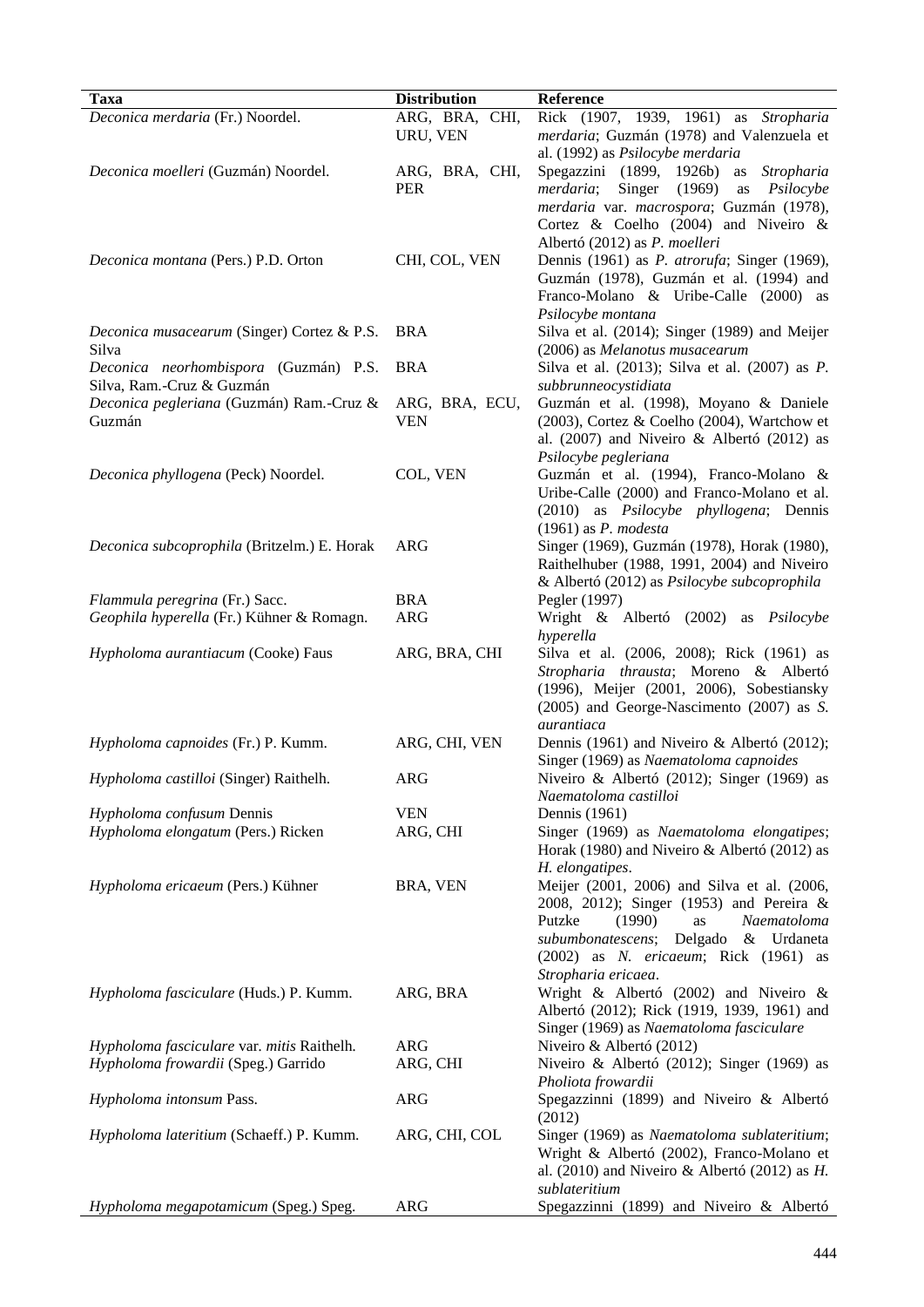| Taxa                                        | <b>Distribution</b> | Reference                                       |
|---------------------------------------------|---------------------|-------------------------------------------------|
|                                             |                     | (2012)                                          |
| Hypholoma nodipes Speg.                     | ARG                 | Niveiro & Albertó (2012)                        |
| Hypholoma polylepidis Dennis                | <b>VEN</b>          | Dennis (1961)                                   |
| Hypholoma puiggarii (Speg.) Raithelh.       | ARG, BRA, URU       | Wright & Albertó (2002), Meijer (2006) and      |
|                                             |                     | Niveiro & Albertó (2012); Spegazzini (1899)     |
|                                             |                     | as Flammula puiggarii; Singer (1969) as         |
|                                             |                     | Naematoloma puiggarii                           |
| Hypholoma radicosoides Raithelh.            | <b>ARG</b>          | Niveiro & Albertó (2012)                        |
| Hypholoma radicosum J.E. Lange              | CHI(?)              | Singer (1969) as Naematoloma radicosum          |
| Hypholoma stellula Speg.                    | ARG                 | Spegazzinni (1899) and Niveiro & Albertó        |
|                                             |                     | (2012)                                          |
| Hypholoma subviride (Berk. & M.A. Curtis)   | ARG, BRA, COL,      | Dennis (1961), Pegler (1983, 1997), Bononi et   |
| Dennis                                      | CRC, CUB, DMA,      | al. (1984), Sotão et al. (1991), Ovrebo (1996), |
|                                             | GLP, JAM, MTQ,      | Cortez & Coelho $(2004)$ and Meijer $(2006)$ ;  |
|                                             | TTO, VEN            | Pegler (1987a) as Agaricus subviridis; Franco-  |
|                                             |                     | Molano & Uribe-Calle (2000) and Wright &        |
|                                             |                     | Albertó (2002) as Naematoloma subviride         |
| Hypholoma trinitensis (Dennis) Pegler       | ARG, BRA, MTQ,      | Pegler (1983, 1997), Lechner et al. (2006),     |
|                                             | <b>TTO</b>          | Bononi et al. (2008), Wright et al. (2008) and  |
|                                             |                     | Niveiro & Albertó (2012)                        |
| Hypholoma udum (Pers.) Quél.                | <b>COL</b>          | Franco-Molano & Uribe-Calle (2000) as           |
|                                             |                     | Naematoloma udum                                |
| Kuehneromyces cystidiosus Singer            | ARG, CHI            | Singer (1969), Horak (1980) and Niveiro $\&$    |
|                                             |                     | Albertó (2012)                                  |
| Kuehneromyces macrosporus Singer            | ARG, CHI            | Singer (1969) and Niveiro & Albertó (2012)      |
| Kuehneromyces mutabilis (Schaeff.) Singer & | BRA, JAM            | Rick (1938, 1961) and Dennis (1968)             |
| A.H. Sm.                                    |                     |                                                 |
| Kuehneromyces nudus Singer                  | <b>ARG</b>          | Singer (1950) and Niveiro & Albertó (2012)      |
| Kuehneromyces pseudoblattaria E. Horak      | <b>ARG</b>          | Horak (1967) and Niveiro & Albertó (2012)       |
| Kuehneromyces vinicolor (Pat.) Pegler       | GLP, MTQ            | Pegler (1983)                                   |
| Leratiomyces ceres (Cooke & Massee)         | BRA                 | Silva et al. (2012); Cortez & Silveira (2007b)  |
| Spooner & Bridge                            |                     | and Silva et al. (2006) as Hypholoma            |
|                                             |                     | aurantiacum                                     |
| Leratiomyces squamosus (Pers.) Bridge &     | <b>CRC</b>          | Halling & Mueller (2005) as Psilocybe           |
| Spooner                                     |                     | squamosa                                        |
| Melanotus alpiniae (Berk.) Pilát            | BRA, COL, CUB,      | Dennis (1961), Pegler (1983, 1988, 1997),       |
|                                             | GLP, MTQ, TTO       | Capelari & Maziero (1988), Franco-Molano &      |
|                                             |                     | Uribe-Calle (2000) and Meijer (2001, 2006)      |
| Melanotus brevisporus Singer                | BRA(?)              | Meijer (2006)                                   |
| Melanotus cassiicolor (Berk.) Singer        | ARG, CHI, COL,      | Singer (1969), Franco-Molano et al. (2010)      |
|                                             | VEN(?)              | and and Niveiro & Albertó $(2012)$ as M.        |
|                                             |                     | cassiaecolor                                    |
| Melanotus decapitatus Singer                | $BRA(?)$ , VEN      | Singer (1989) and Meijer (2001, 2006)           |
| Melanotus dumontii Singer                   | BRA, COL            | Singer (1989), Franco-Molano & Uribe-Calle      |
|                                             |                     | (2000) and Meijer (2001, 2006)                  |
| Melanotus eccentricus (Murrill) Singer      | BRA(?)<br>ARG,      | Pegler (1983), Meijer (2006) and Niveiro $\&$   |
|                                             | GLP, MTQ            | Albertó (2012)                                  |
| Melanotus gayi (Pilát) Singer               | ARG, CHI            | Singer (1969) and Niveiro & Albertó (2012)      |
| Melanotus heteroloma Singer                 | <b>BOL</b>          | Singer (1989)                                   |
| Melanotus fumosifolius (Murrill) Murrill    | <b>JAM</b>          | Dennis (1968)                                   |
| Melanotus matrisdei Singer                  | <b>BOL</b>          | Singer (1989)                                   |
| Melanotus musaecola (Berk. & M.A. Curtis)   | BRA, CUB            | Singer (1965) and Pegler (1987a)                |
| Singer                                      |                     |                                                 |
| Melanotus patagonicus Singer                | <b>ARG</b>          | Singer (1969) and Niveiro & Albertó (2012)      |
| Melanotus polylepidis Singer                | <b>ARG</b>          | Singer (1973) and Niveiro & Albertó (2012)      |
| Melanotus subcuneifolius (Murrill) Singer   | BRA, GRN, VEN       | (1983);<br>Rick (1938,<br>Pegler<br>1961)<br>as |
|                                             |                     | Crepidotus scymnodes                            |
| Melanotus subvariabilis (Speg.) Singer      | ARG, BRA            | Singer (1950) and Niveiro & Albertó (2012);     |
|                                             |                     | Spegazzini (1899) as Claudopus subvariabilis    |
| Naematoloma amazonicum Singer               | <b>BRA</b>          | Singer (1973)                                   |
| Naematoloma nudum Singer                    | <b>BRA</b>          | Singer (1973)                                   |
| Naucoria devia (Singer) Raithelh.           | <b>ARG</b>          | Wright & Albertó (2002)                         |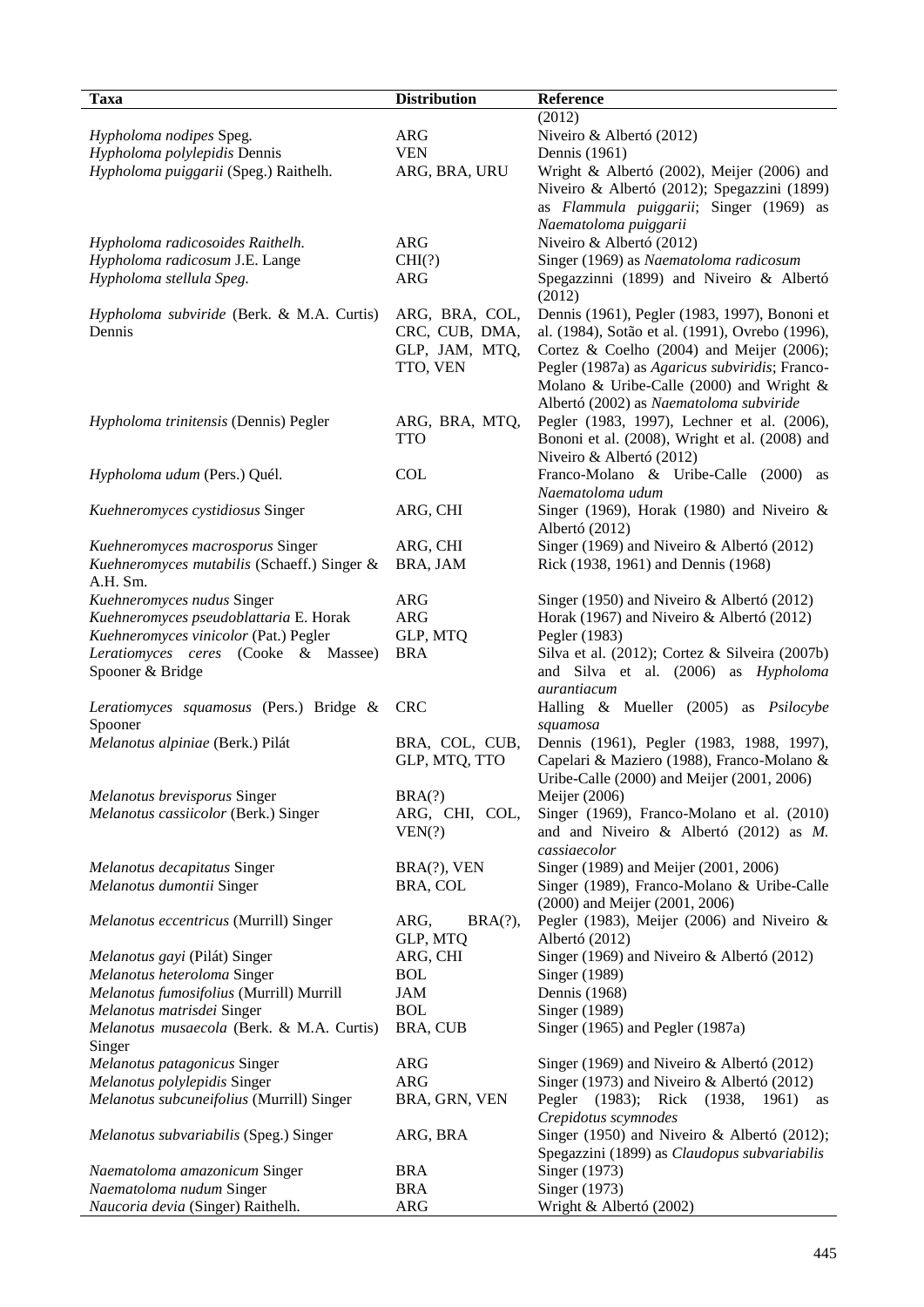| Taxa                                               | <b>Distribution</b> | Reference                                                                                                                                   |
|----------------------------------------------------|---------------------|---------------------------------------------------------------------------------------------------------------------------------------------|
| Naucoria rigidipes Speg.                           | <b>BRA</b>          | Pegler (1997)                                                                                                                               |
| Pachylepyrium fulvidula (Singer) Singer            | <b>ARG</b>          | Spegazzini (1925) and Niveiro & Albertó<br>(2012)                                                                                           |
| Phaeogalera dissimulans (Berk. & Broome)<br>Holec  | <b>BRA</b>          | Pegler (1997) as Flammula sordida                                                                                                           |
| Pholiota aberrans A.H. Sm. & Hesler                | COL, VEN            | Franco-Molano et al. (2010); Dennis (1961) as<br>Hypholoma anomalum                                                                         |
|                                                    | ARG                 | Niveiro & Albertó (2012)                                                                                                                    |
| Pholiota abstrusa (Fr.) Singer                     | <b>CHI</b>          |                                                                                                                                             |
| Pholiota agrocybiformis Singer                     | <b>ARG</b>          | Singer (1969)                                                                                                                               |
| Pholiota alnea Singer                              |                     | Raithelhuber (1988, 1991, 2004) and Niveiro<br>& Albertó (2012)                                                                             |
| Pholiota apiahyna Speg.                            | ARG, BRA, COL       | Singer (1950, 1953), Raithelhuber (1988,<br>1991, 2004), Pegler (1997), Franco-Molano et<br>al. $(2010)$ and Niveiro & Albertó $(2012)$     |
| Pholiota ascophora (Peck) Singer                   | ARG, CHI            | Singer (1969), Raithelhuber (1988, 1991,<br>2004) and Niveiro & Albertó (2012)                                                              |
| Pholiota aurantioalbida Singer                     | ARG, BRA(?)         | Singer (1969), Horak (1980), Raithelhuber                                                                                                   |
|                                                    |                     | (1988, 1991, 2004), Meijer (2001, 2006) and<br>Niveiro & Albertó (2012)                                                                     |
| Pholiota aurivella (Batsch) P. Kumm.               | CHI, VEN            | Dennis (1961) and Singer (1969)                                                                                                             |
| Pholiota aurivella var. squarrosipes Singer        | <b>ARG</b>          | Raithelhuber (1988, 1991, 2004) and Niveiro                                                                                                 |
|                                                    |                     | & Albertó (2012)                                                                                                                            |
| Pholiota baeosperma Singer                         | ARG, CHI            | Singer (1969), Raithelhuber (1988, 1991,<br>2004), Gamundi & Horak (2002) and Niveiro<br>& Albertó (2012)                                   |
| Pholiota bicolor (Speg.) Singer                    | ARG, BRA            | Pegler (1997), Raithelhuber (1988, 1991,<br>2004), Meijer (2001, 2006) and Niveiro &<br>Albertó (2012)                                      |
| Pholiota calendulina Singer                        | <b>ARG</b>          | Raithelhuber (1988, 1991, 2004) and Niveiro<br>& Albertó (2012)                                                                             |
| Pholiota chacoensis Speg.                          | <b>ARG</b>          | Spegazzini (1926b), Singer<br>(1950)<br>and<br>Niveiro & Albertó (2012)                                                                     |
| Pholiota conissans (Fr.) Kuyp. & Tjall.            | <b>BRA</b>          | Albuquerque et al. (2007)                                                                                                                   |
| Pholiota discolor (Peck) Sacc.                     | DOM, GLP, TTO       | Pegler (1983)                                                                                                                               |
| Pholiota flavida (Schaeff.) Singer                 | ARG                 | Spegazzini (1926b) and Niveiro & Albertó<br>(2012)                                                                                          |
| Pholiota formosa Speg.                             | <b>ARG</b>          | Spegazzini (1926b), Singer (1950)<br>and<br>Niveiro & Albertó (2012)                                                                        |
| Pholiota freindlingiae (Singer) Singer             | <b>CHI</b>          | Singer (1969)                                                                                                                               |
| Pholiota glutinigera Singer                        | ARG                 | Singer (1959) and Niveiro & Albertó (2012)                                                                                                  |
| Pholiota glutinosipes Singer                       | <b>VEN</b>          | Dennis (1961)                                                                                                                               |
| Pholiota gummosa (Lasch) Singer                    | BRA, JAM            | Dennis (1968) and Pegler (1997)                                                                                                             |
| Pholiota gymnopiloides Raithelh.                   | ARG                 | Raithelhuber (1974, 1988, 1991, 2004) and                                                                                                   |
|                                                    |                     | Niveiro & Albertó (2012)                                                                                                                    |
| Pholiota highlandensis (Peck) Quadr. &<br>Lunghini | ARG, BRA, CHI       | Raithelhuber (1974, 1977, 1988, 1991, 2004),<br>Meijer (2001, 2006), Wright & Albertó (2002)<br>and Niveiro & Albertó (2012); Singer (1969) |
|                                                    |                     | as P. carbonaria                                                                                                                            |
| Pholiota irazuensis Singer                         | <b>CRC</b>          | Singer (1989)                                                                                                                               |
| Pholiota limonella (Peck) Sacc.                    | <b>BRA</b>          | Meijer (2001, 2006), Sobestiansky (2005) and<br>Silva et al. (2012)                                                                         |
| Pholiota majalis Singer                            | <b>CHI</b>          | Singer (1969)                                                                                                                               |
| Pholiota marthae Singer                            | <b>CHI</b>          | Singer (1969)                                                                                                                               |
| Pholiota martinicensis Pat.                        | <b>MTQ</b>          | Pegler (1983)                                                                                                                               |
| Pholiota megalosperma Singer                       | ARG                 | Singer (1969), Horak (1980), Raithelhuber<br>(1988, 1991, 2004) and Niveiro & Albertó<br>(2012)                                             |
| Pholiota microcarpa Singer                         | ARG, CHI            | Singer (1969), Raithelhuber (1977, 1988,<br>1991, 2004) and Niveiro & Albertó (2012)                                                        |
| Pholiota montana Singer                            | ARG, CHI            | Singer (1969), Horak (1980), Raithelhuber<br>(1988, 1991, 2004) and Niveiro & Albertó<br>(2012)                                             |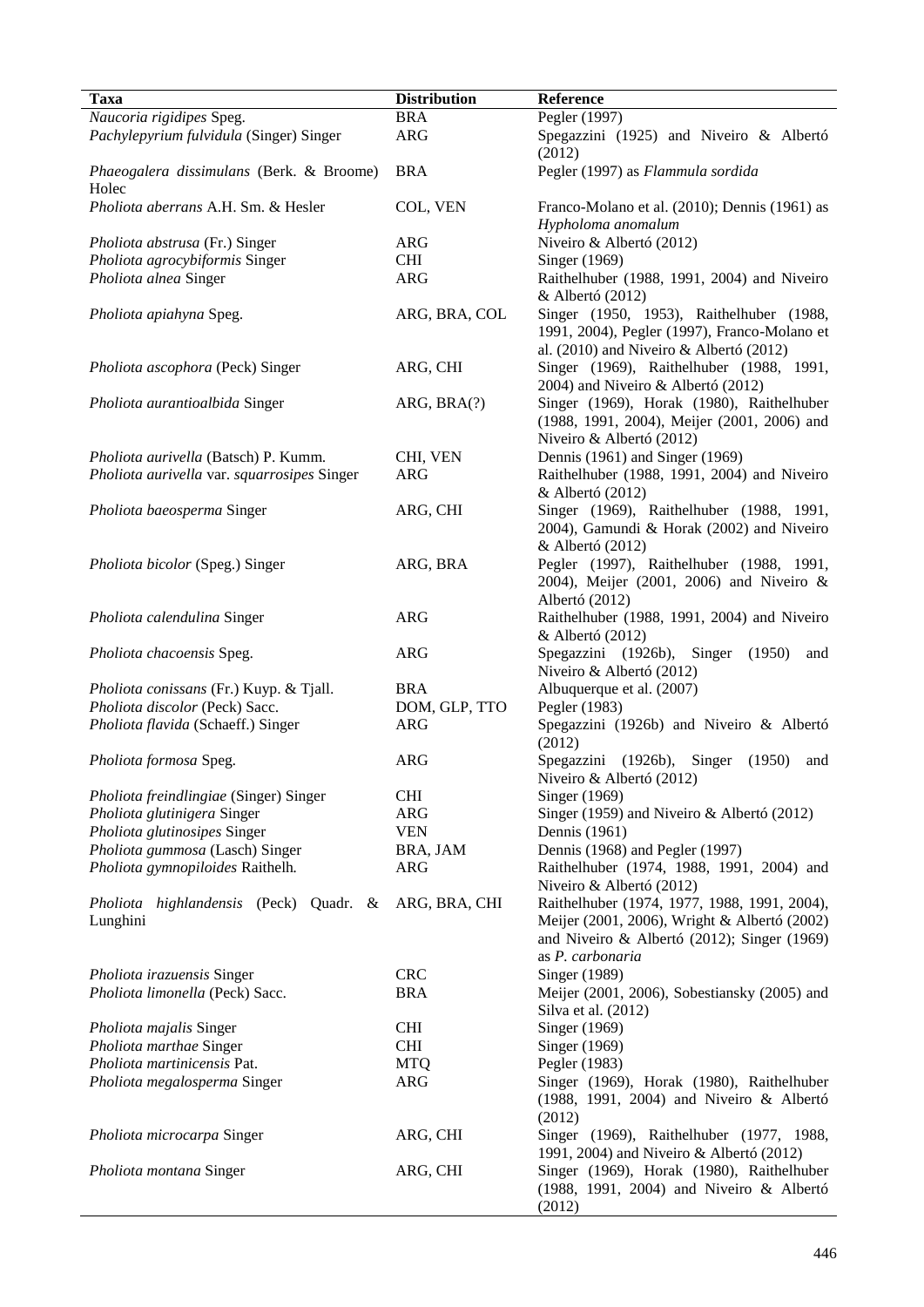| Taxa                                                                       | <b>Distribution</b>          | Reference                                                                                                                                                                                                                                                                                                                                                                                                                            |
|----------------------------------------------------------------------------|------------------------------|--------------------------------------------------------------------------------------------------------------------------------------------------------------------------------------------------------------------------------------------------------------------------------------------------------------------------------------------------------------------------------------------------------------------------------------|
| Pholiota myxacioides Singer                                                | <b>CHI</b>                   | Singer (1969)                                                                                                                                                                                                                                                                                                                                                                                                                        |
| Pholiota naucorioides Singer                                               | BRA, COL                     | Singer (1955), Meijer (2006) and Franco-<br>Molano et al. (2010)                                                                                                                                                                                                                                                                                                                                                                     |
| Pholiota novembris Singer                                                  | <b>ARG</b>                   | Singer (1969), Raithelhuber (1977)<br>and<br>Niveiro & Albertó (2012)                                                                                                                                                                                                                                                                                                                                                                |
| Pholiota nubicola (Singer) Matheny & P.-A.<br>Moreau                       | <b>VEN</b>                   | Dennis (1961) as Pachylepyrium nubicola                                                                                                                                                                                                                                                                                                                                                                                              |
| Pholiota oblita Niveiro, Popoff & Albertó                                  | <b>ARG</b>                   | Niveiro et al. (2014)                                                                                                                                                                                                                                                                                                                                                                                                                |
| Pholiota ochrospora Raithelh.                                              | <b>ARG</b>                   | Raithelhuber (1974, 1988, 1991, 2004),                                                                                                                                                                                                                                                                                                                                                                                               |
|                                                                            |                              | Wright & Albertó (2002) and Niveiro $\&$<br>Albertó (2012)                                                                                                                                                                                                                                                                                                                                                                           |
| Pholiota polychroa (Berk.) Smith & Brodie                                  | BRA, MTQ                     | Singer (1953), Pegler (1983) and Bononi et al.<br>(2008)                                                                                                                                                                                                                                                                                                                                                                             |
| Pholiota privigna (Speg.) Singer                                           | ARG, CHI, COL,<br><b>VEN</b> | Dennis (1961), Singer (1969), Horak (1980),<br>Raithelhuber (1988, 1991, 2004), Franco-<br>Molano & Uribe-Calle (2000) and Niveiro $\&$<br>Albertó (2012)                                                                                                                                                                                                                                                                            |
| Pholiota psathyrelloides Singer                                            | <b>ARG</b>                   | Singer (1969), Horak (1980), Raithelhuber<br>(1977, 1988, 1991, 2004) and Niveiro &<br>Albertó (2012)                                                                                                                                                                                                                                                                                                                                |
| Pholiota pseudofascicularis Speg.                                          | <b>ARG</b>                   | Speggazini (1899, 1926b), Singer (1950),                                                                                                                                                                                                                                                                                                                                                                                             |
|                                                                            |                              | Raithelhuber (1991, 2004), Wright & Albertó<br>$(2002)$ and Niveiro & Albertó $(2012)$                                                                                                                                                                                                                                                                                                                                               |
| Pholiota rosea Rick                                                        | <b>BRA</b>                   | Rick (1919, 1928, 1938, 1961)                                                                                                                                                                                                                                                                                                                                                                                                        |
| Pholiota rudis Rick                                                        | <b>BRA</b>                   | Rick (1961)                                                                                                                                                                                                                                                                                                                                                                                                                          |
| Pholiota spumosa (Fr.) Singer                                              | ARG, BRA, CHI                | Speggazini (1926b), Singer (1969), Pegler<br>(1997), Wright & Albertó (2002), Cortez &<br>Coelho (2003), Silva et al. (2012) and Niveiro<br>& Albertó (2012)                                                                                                                                                                                                                                                                         |
| Pholiota spumosa var. crassitunicata Singer                                | <b>ARG</b>                   | Singer (1969), Raithelhuber (1974, 1977,<br>1988, 1991, 2004) and Niveiro & Albertó<br>(2012)                                                                                                                                                                                                                                                                                                                                        |
| Pholiota squarrosoides (Peck) Sacc.                                        | BRA(?)                       | Meijer (2006)                                                                                                                                                                                                                                                                                                                                                                                                                        |
| Pholiota subflammans (Speg.) Sacc.                                         | ARG, CHI, URU                | Speggazini (1887a, 1887b), Singer (1950,<br>1969), Raithelhuber (1977, 1988, 1991, 2004),<br>Horak (1980), Wright & Albertó (2002) and<br>Niveiro & Albertó (2012)                                                                                                                                                                                                                                                                   |
| Pholiota subsquarrosa (Fr.) Sacc.                                          | <b>BRA</b>                   | Rick (1938, 1961)                                                                                                                                                                                                                                                                                                                                                                                                                    |
| Pholiota tuberculosa (Schaeff.) P. Kumm.                                   | <b>BRA</b>                   | Rick (1907, 1938, 1961)                                                                                                                                                                                                                                                                                                                                                                                                              |
| Pholiota varzeae Singer                                                    | <b>BRA</b>                   | Singer (1989)                                                                                                                                                                                                                                                                                                                                                                                                                        |
| Protostropharia<br>semiglobata<br>(Batsch)<br>Redhead, Moncalvo & Vilgalys | ARG, BRA, COL,<br><b>VEN</b> | Rick (1907, 1939, 1961), Spegazzini (1887a,<br>1887b, 1899, 1926a, 1926b), Dennis (1961),<br>Singer (1969), Horak (1980), Raithelhuber<br>(1991, 2004), Stijve & de Meijer (1993),<br>Guzmán et al. (1994), Pegler (1997), Franco-<br>Molano & Uribe-Calle (2000), Meijer (2001,<br>2006), Wright & Albertó (2002), Cortez &<br>Coelho (2004), Cortez & Silveira (2008) and<br>Niveiro & Albertó (2012) as Stropharia<br>semiglobata |
| Psilocybe acutipilea (Speg.) Guzmán                                        | <b>BRA</b>                   | Guzmán (1978, 1995), Pegler (1997) and<br>Guzmán et al. (1998); Spegazzini (1899) as<br>Deconica acutipilea                                                                                                                                                                                                                                                                                                                          |
| Psilocybe aequatoriae Singer                                               | EQU                          | Singer (1978) and Guzmán (2004)                                                                                                                                                                                                                                                                                                                                                                                                      |
| Psilocybe aggericola Singer & A.H. Sm.                                     | <b>ARG</b>                   | Guzmán (1978) and Niveiro & Albertó (2012)                                                                                                                                                                                                                                                                                                                                                                                           |
| Psilocybe albofimbriata (Rick) Singer                                      | <b>BRA</b>                   | Singer (1986) and Guzmán (1995)                                                                                                                                                                                                                                                                                                                                                                                                      |
| Psilocybe alnetorum (Singer) Singer                                        | ARG, BRA                     | Guzmán (1978, 1995), Raithelhuber (1988,<br>1991, 2004), Stijve & Meijer (1993), Meijer<br>$(2006)$ and Niveiro & Albertó $(2012)$                                                                                                                                                                                                                                                                                                   |
| Psilocybe andina Guzmán                                                    | <b>ECU</b>                   | Guzmán (1978)                                                                                                                                                                                                                                                                                                                                                                                                                        |
| Psilocybe angulata (Berk. & Broome) Singer                                 | CHI, VEN                     | Singer (1969) and Guzmán (1978)                                                                                                                                                                                                                                                                                                                                                                                                      |
| Psilocybe angustipleurocystidiata Guzmán                                   | <b>COL</b>                   | Guzmán (1983) and Guzmán et al. (1998)                                                                                                                                                                                                                                                                                                                                                                                               |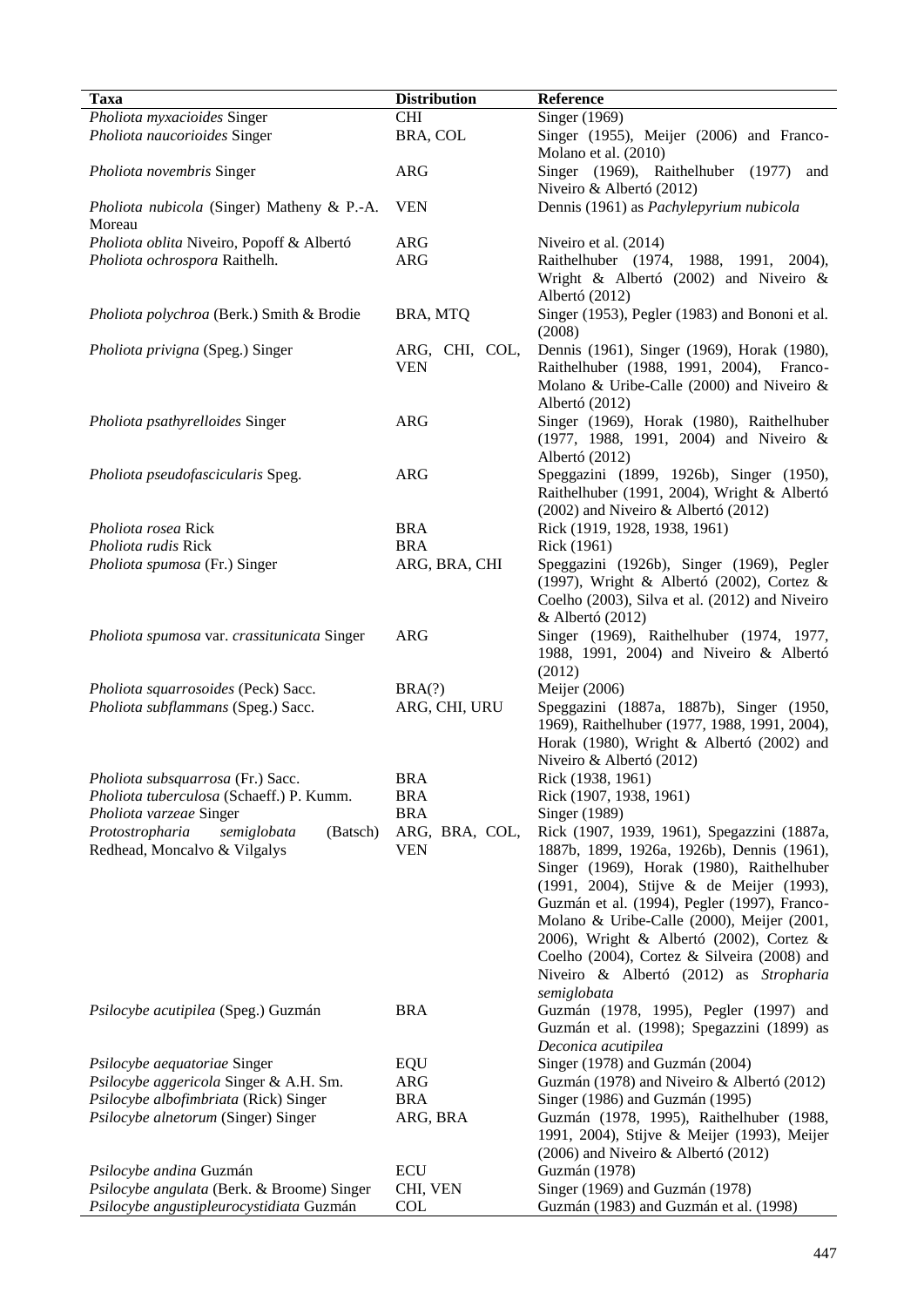| <b>Taxa</b>                                                                      | <b>Distribution</b>                                | Reference                                                                                                                                                                                             |
|----------------------------------------------------------------------------------|----------------------------------------------------|-------------------------------------------------------------------------------------------------------------------------------------------------------------------------------------------------------|
| Psilocybe antioquiensis Guzmán, Saldarr.,<br>Pineda, G. García & L.-F. Velázquez | COL                                                | Guzmán et al. (1994, 1998), Guzmán (1995)<br>and Franco-Molano et al. (2010)                                                                                                                          |
| Psilocybe araucana Singer                                                        | <b>ARG</b>                                         | Singer (1969), Raithelhuber (1977, 1988,<br>1991, 2004), Guzmán (1978) and Niveiro &<br>Albertó (2012)                                                                                                |
| Psilocybe aztecorum var. aztecorum R. Heim                                       | <b>CRC</b>                                         | Sáenz et al. (1983) and Guzmán (1995)                                                                                                                                                                 |
| Psilocybe bispora Guzmán                                                         | <b>COL</b>                                         | Guzmán et al. (2007) and Franco-Molano et<br>al. $(2010)$                                                                                                                                             |
| Psilocybe blattariopsis (Speg.) Singer                                           | <b>BRA</b>                                         | Guzmán (1978), Pegler (1997), Guzmán et al.<br>(1998) and Meijer (2006); Spegazzini (1899)<br>as Pholiotella blattariopsis                                                                            |
| Psilocybe brasiliensis Guzmán                                                    | <b>BRA</b>                                         | Guzmán (1978), Bononi et al. (1984), Pegler<br>(1997) and Guzmán et al. (1998)                                                                                                                        |
| Psilocybe bullacea (Bull.) P. Kumm.                                              | <b>COL</b>                                         | Guzmán et al. (1994) and Franco-Molano &<br>Uribe-Calle (2000)                                                                                                                                        |
| Psilocybe cabiensis Guzmán, M. Torres &<br>Ram.-Guill.                           | <b>COL</b>                                         | Guzmán et al. (2004a)                                                                                                                                                                                 |
| Psilocybe<br>caeruleoannulata<br>Singer<br>ex<br>Guzmán                          | BRA, URU                                           | Guzmán (1978, 1983, 1995), Stijve & Meijer<br>(1993), Pegler (1997), Guzmán et al. (1998),<br>Cortez & Coelho (2004), Guzmán & Cortez<br>(2004), Meijer (2006) and Silva et al. (2006,<br>2008, 2012) |
| Psilocybe caerulescens Murrill                                                   | ARG, BRA, COL,<br>GUA, PAN, VEN                    | Guzmán (1983, 1995), Stijve & Meijer (1993),<br>Guzmán et al. (1998), Meijer (2006), López-<br>Quintero et al. (2011) and Niveiro & Alberto<br>(2012)                                                 |
| Psilocybe caesioannulata Singer                                                  | <b>CHI</b>                                         | Singer (1969) and Guzmán (1978)                                                                                                                                                                       |
| Psilocybe callosa (Fr.) Quél.                                                    | <b>CHI</b>                                         | Singer (1969) and Guzmán (1978)                                                                                                                                                                       |
| Psilocybe carbonaria Singer                                                      | <b>CHI</b>                                         | Guzmán (1978, 1983) and Guzmán et al.<br>(1998)                                                                                                                                                       |
| Psilocybe caribaea Guzmán, T. J. Baroni &                                        | MTQ, PRI                                           | Guzmán et al. (2003); Pegler (1983) as P.<br>caerulescens                                                                                                                                             |
| Tapia<br>Psilocybe chilensis Singer                                              | BRA(?), CHI                                        | Singer (1969), Guzmán (1978), Stijve &<br>Meijer (1993) and Meijer (2006)                                                                                                                             |
| Psilocybe chrysocystidiata Singer                                                | ARG, BOL                                           | Singer (1973), Guzmán (1978), Raithelhuber<br>(1991, 2004) and Niveiro & Alberto (2012)                                                                                                               |
| Psilocybe clavata Guzmán                                                         | <b>COL</b>                                         | Guzmán (1983)                                                                                                                                                                                         |
| Psilocybe collybioides Singer & A.H. Sm.                                         | <b>ARG</b>                                         | Guzmán (1978, 1983) and Niveiro & Alberto<br>(2012)                                                                                                                                                   |
| Psilocybe columbiana Guzmán                                                      | COL                                                | Guzmán (1978, 1983), Guzmán et al. (1994,<br>1998) and Franco-Molano & Uribe-Calle<br>(2000)                                                                                                          |
| Psilocybe cordispora R. Heim                                                     | BIZ                                                | Guzmán et al. (1998)                                                                                                                                                                                  |
| Psilocybe cordobensis Singer                                                     | ARG                                                | Singer (1973), Guzmán (1978), Raithelhuber<br>(1988, 1991, 2004) and Niveiro & Albertó<br>(2012)                                                                                                      |
| Psilocybe crobula var. crobula (Fr.) Singer<br>Psilocybe cubensis (Earle) Singer | BRA(?)<br>ARG, BIZ, BRA,                           | Stijve & Meijer (1993) and Meijer (2006)<br>Singer (1953), Guzmán (1978, 1983, 1995),                                                                                                                 |
|                                                                                  | COL, CRC, CUB,<br>DOM, DMA, ECU,<br>ESA, GLP, GUA, | Reid et al. (1980), Pegler (1983), Sáenz et al.<br>(1983), Rodriguez-Gallart (1989), Navarro &<br>Betancourt (1992), Stijve & Meijer (1993),                                                          |
|                                                                                  | GUF, MTQ, PAN,                                     | Courtecuisse et al. (1996), Franco-Molano &                                                                                                                                                           |
|                                                                                  | PER, PRI, TTO,<br><b>VEN</b>                       | Uribe-Calle (2000), Guzmán et al. (1998),<br>Delgado & Urdaneta (2002), Wright &                                                                                                                      |
|                                                                                  |                                                    | Albertó (2002), Cortez & Coelho (2004),<br>Meijer (2006), Silva et al. (2006, 2008),                                                                                                                  |
|                                                                                  |                                                    | Wartchow et al. (2007), Laessoe & Petersen<br>(2008), Piepenbring (2008), Flores Arzú et al.                                                                                                          |
|                                                                                  |                                                    | $(2012)$ and Niveiro & Albertó $(2012)$ ;<br>Montagne (1856) as Agaricus rhytopilus; Rick                                                                                                             |
|                                                                                  |                                                    | (1930,<br>1939,<br>1961)<br>as<br>Stropharia<br>subcyanescens; Pegler (1987b) as S. cubensis                                                                                                          |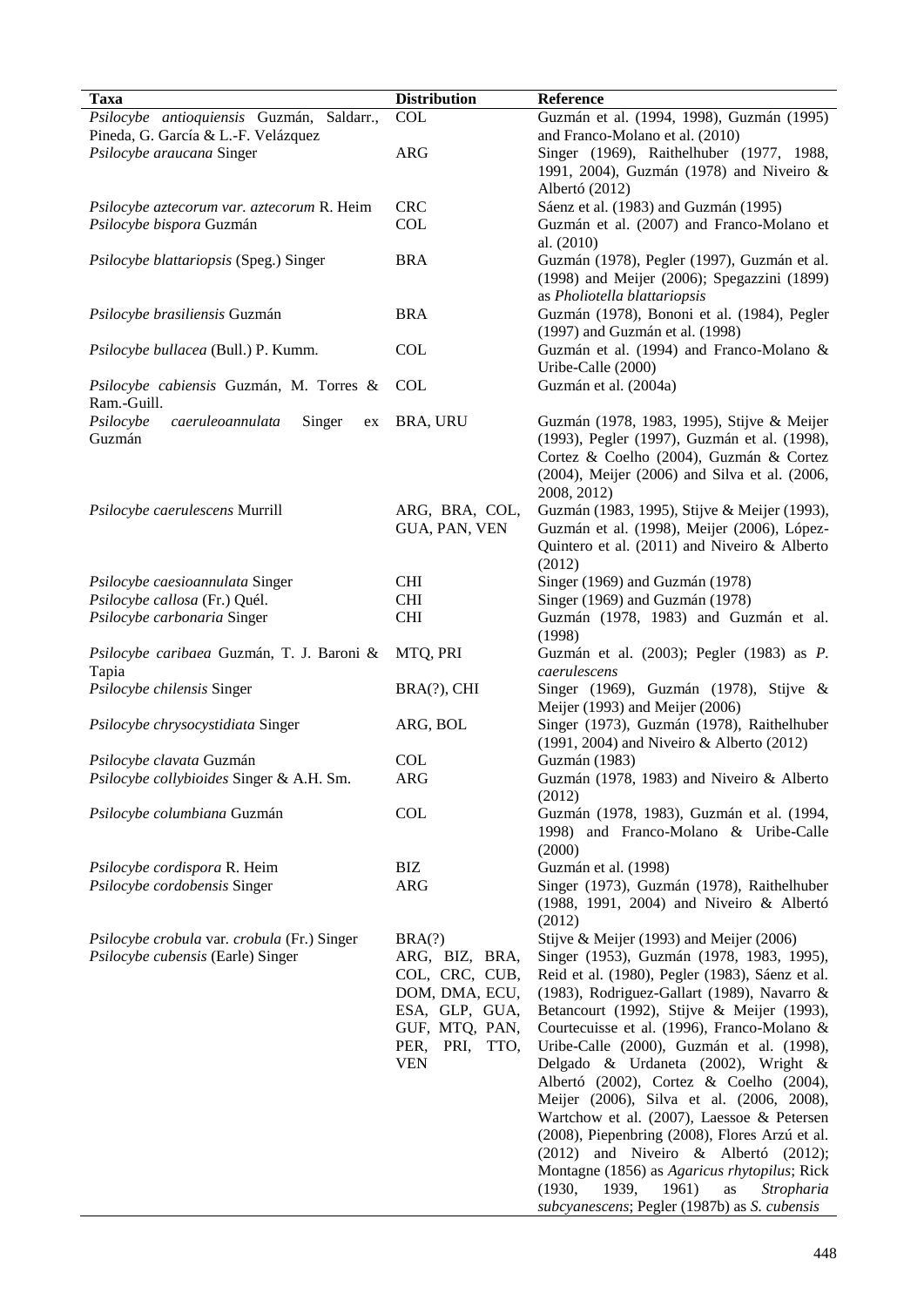| <b>Taxa</b>                                   | <b>Distribution</b> | Reference                                         |
|-----------------------------------------------|---------------------|---------------------------------------------------|
| Psilocybe cyanescens Wakef.                   | <b>GUA</b>          | Flores Arzú et al. (2012)                         |
|                                               |                     |                                                   |
| Psilocybe dumontii Singer ex Guzmán           | PAN                 | Guzmán (1978) and Guzmán et al. (1998)            |
| Psilocybe dunicola (Speg.) Singer             | ARG                 | Spegazzini (1899), Singer (1969), Guzmán          |
|                                               |                     | (1978), Wright & Albertó (2002) and Niveiro       |
|                                               |                     | & Albertó (2012)                                  |
| Psilocybe egonii Guzmán & T. J. Baroni        | PRI                 | Guzmán et al. (2003)                              |
| Psilocybe farinacea Rick ex Guzmán            | <b>BRA</b>          | Guzmán (1978) and Guzmán et al. (1998);           |
|                                               |                     | Rick (1961) as Naucoria albofimbriata and N.      |
|                                               |                     | tenax                                             |
| Psilocybe februaria Singer                    | <b>BOL</b>          | Singer (1989)                                     |
| Psilocybe fimetaria (P.D. Orton) Watling      | <b>CHI</b>          | Singer (1969), Guzmán (1983) and Guzmán et        |
|                                               |                     | al. (1998)                                        |
| Psilocybe fimicola Guzmán                     | <b>COL</b>          | Guzmán et al. (1994) and Franco-Molano &          |
|                                               |                     | Uribe-Calle (2000)                                |
| Psilocybe flammuliformis Singer               | <b>CHI</b>          | Singer (1969) and Guzmán (1978)                   |
| Psilocybe fuegiana (E. Horak) Singer          | ARG, PER            | Spegazzini (1926b), Singer (1969), Guzmán         |
|                                               |                     | (1978), Horak (1980), Yokoyama (1987),            |
|                                               |                     | Raithelhuber (1988, 1991, 2004) and Niveiro       |
|                                               |                     | & Albertó (2012)                                  |
| Psilocybe fuliginosa (Murrill) A.H. Sm.       | JAM                 | Guzmán (1983) and Guzmán et al. (1998)            |
| Psilocybe furtadoana Guzmán                   | <b>BRA</b>          | Guzmán (1978), Bononi et al. (1984), Pegler       |
|                                               |                     | (1997) and Guzmán et al. (1998)                   |
| Pholiota galapagensis Pegler                  | ECU                 | Reid et al. (1980)                                |
| Psilocybe guatapensis Guzmán,<br>Saldarr.,    | COL                 | Guzmán et al. (1994, 1998) and Franco-            |
| Pineda, G. García & L.-F. Velázquez           |                     | Molano et al. (2010)                              |
| Psilocybe guilartensis Guzmán, F. Tapia &     | DOM, PRI            | Guzmán et al. (1997, 1998, 2003)                  |
| Nieves-Riv.                                   |                     |                                                   |
| Psilocybe heliconiae Guzmán,<br>Saldarr.,     | <b>COL</b>          | Guzmán et al. (1994, 1998) and Franco-            |
| Pineda, G. García & L.-F. Velázquez           |                     | Molano et al. (2010)                              |
| Psilocybe hoogshagenii R. Heim                | ARG, BRA, COL       | Guzmán (1978), Stijve & Meijer (1993),            |
|                                               |                     | Guzmán et al. (1998), Meijer (2006) and           |
|                                               |                     | Niveiro & Albertó (2012)                          |
| Psilocybe horakii Guzmán                      | ARG                 | Guzmán (1978) and Niveiro & Albertó (2012)        |
| Psilocybe inquilina (Fr.: Fr.) Bres.          | ARG, BRA, CHI,      | Spegazzini<br>Guzmán<br>(1909),<br>(1978),        |
|                                               | <b>URU</b>          | Raithelhuber (2004), Meijer (2006) and Silva      |
|                                               |                     | et al. (2008); Singer (1969), Raithelhuber        |
|                                               |                     | (1977, 1988, 1991), Wright & Albertó (2002)       |
|                                               |                     | and Niveiro & Albertó (2012) as P. ecbola;        |
|                                               |                     | Silva et al. (2006) as P. muscorum                |
| Psilocybe jujuyensis Singer                   | <b>ARG</b>          | Singer (1973), Guzmán (1978), Raithelhuber        |
|                                               |                     | (1991, 2004) and Niveiro & Albertó (2012)         |
|                                               |                     |                                                   |
| Psilocybe lazoi Singer                        | <b>CHI</b>          | Singer (1969, 1986) and Guzmán et al. (1998);     |
|                                               |                     | Guzmán (1978) as P. zapotecorum                   |
| Psilocybe<br>liniformans<br>americana<br>var. | <b>CHI</b>          | Guzmán (1983)                                     |
| Guzmán & Stamets                              |                     |                                                   |
| Psilocybe mammillata (Murrill) A.H. Sm.       | BOL, JAM            | Dennis (1968), Guzmán (1983) and Guzmán           |
|                                               |                     | et al. (1998)                                     |
| Psilocybe marthae Singer                      | <b>CHI</b>          | Singer (1969) and Guzmán (1978)                   |
| Psilocybe meridensis Guzmán                   | <b>VEN</b>          | Guzmán (1995) and Guzmán et al. (1998)            |
| Psilocybe mesospora Singer                    | <b>ARG</b>          | Singer (1969), Guzmán (1978), Raithelhuber        |
|                                               |                     | (1988, 1991) and Niveiro & Albertó (2012)         |
| Psilocybe mexicana R. Heim                    | COL, CRC, GUA       | Flores Arzú et al. (2012); Sáenz et al. (1983) as |
|                                               |                     | P. cf. mexicana; Guzmán et al. (1994, 1998)       |
|                                               |                     | and Franco-Molano et al. (2010) as P.             |
|                                               |                     | subacutipilea                                     |
| Psilocybe microcystidiata Guzmán & Bononi     | <b>BRA</b>          | Guzmán et al. (1984, 1998)                        |
| Psilocybe muliercula Singer & A.H.Sm.         | BRA(?)              | Meijer (2006)                                     |
| Psilocybe omiumsanctorum Singer               | ARG, CHI            | Singer (1969), Raithelhuber (1977, 1988,          |
|                                               |                     | 1991), Guzmán (1978) and Niveiro & Albertó        |
|                                               |                     | (2012)                                            |
| Psilocybe pallidispora (Murrill) A.H. Sm.     | JAM                 | Dennis (1968)                                     |
| Psilocybe panaeoliformis Murrill              | <b>ECU</b>          | Guzmán (1978)                                     |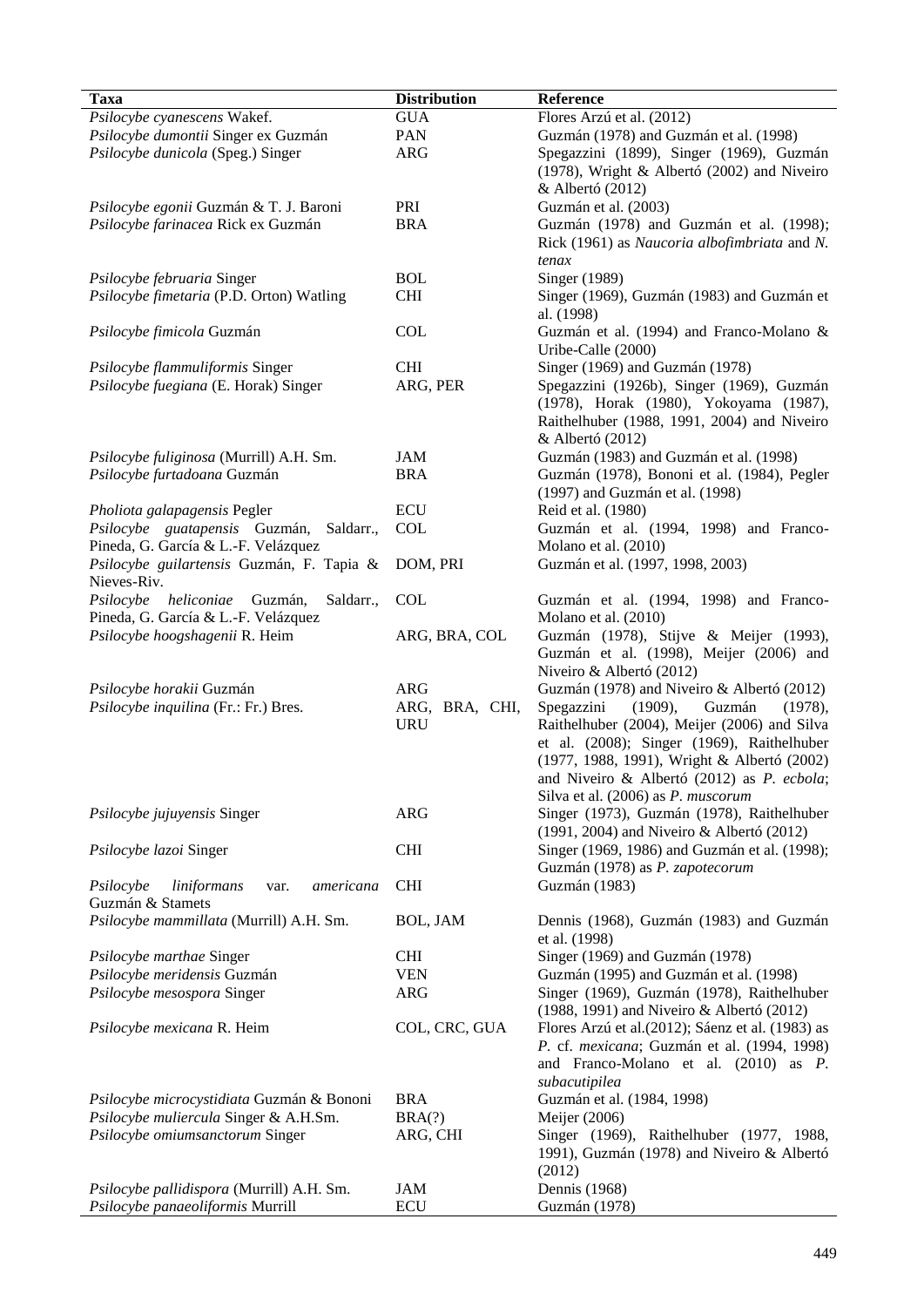| <b>Taxa</b>                                                                   | <b>Distribution</b> | Reference                                                  |
|-------------------------------------------------------------------------------|---------------------|------------------------------------------------------------|
| Psilocybe paulensis (Guzmán & Bononi)                                         | <b>BRA</b>          | Guzmán et al. (1984, 1998) and Guzmán                      |
| Guzmán                                                                        |                     | (1995)                                                     |
| Psilocybe paupera Singer                                                      | <b>BRA</b>          | (Singer 1953), Guzmán (1978), Stijve &                     |
|                                                                               |                     | Meijer (1993) and Guzmán et al. (1998)                     |
| Psilocybe peladae Singer                                                      | <b>CHI</b>          | Singer (1969) and Guzmán (1978)                            |
| Psilocybe pelliculosa (A.H. Sm.) Singer &                                     | <b>CHI</b>          | Guzmán (1978)                                              |
| A.H. Sm.                                                                      |                     |                                                            |
| Psilocybe pericystis Singer                                                   | <b>BRA</b>          | Singer (1989) and Guzmán et al. (1998)                     |
| Psilocybe peruviana Singer                                                    | COL, PER            | Singer (1959) and Guzmán (1978)                            |
| Psilocybe phyllogena (Sacc.) Peck                                             |                     |                                                            |
| Psilocybe pintonii Guzmán                                                     | <b>COL</b>          | Guzmán (1978, 1983), Guzmán et al. (1994)                  |
|                                                                               | <b>COL</b>          | and Franco-Molano & Uribe-Calle (2000)                     |
| Psilocybe pleurocystidiosa Guzmán<br>Psilocybe plutonia (Berk. & M.A. Curtis) | BRA, COL, CUB,      | Guzmán (1983)<br>Dennis (1961, 1970), Guzmán (1978, 1983), |
| Sacc.                                                                         | GLP, MTQ, VEN       | Pegler (1983, 1987a) and Guzmán et al.                     |
|                                                                               |                     | (1998, 2004a)                                              |
| Psilocybe portoricensis Guzmán, Nieves-Riv.                                   | PRI                 | Guzmán et al. (1997, 1998)                                 |
| & F. Tapia                                                                    |                     |                                                            |
| Psilocybe praetervisa Singer                                                  | <b>ARG</b>          | Singer (1969), Guzmán (1978), Raithelhuber                 |
|                                                                               |                     | (1991, 2004) and Niveiro & Albertó (2012)                  |
| Psilocybe pseudobullacea (Petch) Pegler                                       | <b>VEN</b>          | Marcano et al. (1994) and Guzmán et al.                    |
|                                                                               |                     | (1998)                                                     |
| Psilocybe pteridophytorum Singer                                              | <b>ARG</b>          | Singer (1959), Guzmán (1978) and Niveiro &                 |
|                                                                               |                     | Albertó (2012)                                             |
| Psilocybe ramulosa (Guzmán & Bononi)                                          | <b>BRA</b>          | Guzmán (1995), Stijve & Meijer (1993) and                  |
| Guzmán                                                                        |                     | Guzmán et al. (1998); Guzmán et al. (1984),                |
|                                                                               |                     | Pegler (1997) and Bononi et al. (2008) as $P$ .            |
|                                                                               |                     | zapotecorum var. ramulosus                                 |
| Psilocybe rickii Guzmán & Cortez<br>Psilocybe scatigena (Berk. & M.A. Curtis) | <b>BRA</b><br>CUB   | Guzmán & Cortez (2005)<br>Guzmán (1983) and Pegler (1987a) |
| Guzmán                                                                        |                     |                                                            |
| Psilocybe sclerotifera (Speg.) Singer                                         | <b>ARG</b>          | Guzmán (1978)                                              |
| Psilocybe<br>semiangustipleurocystidiata                                      | <b>COL</b>          | Guzmán et al. (2004a)                                      |
| Guzmán, Ram.-Guill. & M. Torres                                               |                     |                                                            |
| Psilocybe semilanceata (Fr.) P. Kumm.                                         | <b>CHI</b>          | Singer (1969), Guzmán (1978, 1983) and                     |
|                                                                               |                     | Guzmán et al. (1998)                                       |
| Psilocybe septembris (Singer) Singer                                          | <b>CHI</b>          | Guzmán (1978); Singer (1969) as Pholiota                   |
|                                                                               |                     | septembris                                                 |
| Psilocybe sierrae Singer                                                      | <b>CHI</b>          | Singer (1969, 1986), Guzmán (1978, 1983)                   |
|                                                                               |                     | and Guzmán et al. (1998)                                   |
| Psilocybe singeriana Guzmán                                                   | <b>BRA</b>          | Guzmán (1983) and Meijer (2006)                            |
| Psilocybe squalens (Fr.) Sacc.                                                | ARG                 | Spegazzini (1926b) and Niveiro & Albertó<br>(2012)         |
| Psilocybe squarrosipes Singer                                                 | ARG                 | Singer (1959), Guzmán (1978) and Niveiro &                 |
|                                                                               |                     | Albertó (2012)                                             |
| Psilocybe strictipes Singer & A.H. Sm.                                        | <b>CHI</b>          | Singer (1969), Guzmán (1983) and Guzmán et                 |
|                                                                               |                     | al. (1998)                                                 |
| Psilocybe subaeruginascens Höhn.                                              | <b>BRA</b>          | Silva et al. (2014)                                        |
| Psilocybe subalnetorum Guzmán & E. Horak                                      | <b>ARG</b>          | Guzmán & Horak (1978) and Niveiro &                        |
|                                                                               |                     | Albertó (2012)                                             |
| Psilocybe subcubensis Guzmán                                                  | BOL, COL, ECU,      | Guzmán (1978, 1983), Velazquez et al.                      |
|                                                                               | ESA, HON, PRI,      | $(1991)$ , Navarro &<br>Betancourt<br>(1992),              |
|                                                                               | <b>VEN</b>          | Guzmán et al. (1994, 1997, 1998) and Franco-               |
|                                                                               |                     | Molano & Uribe-Calle (2000)                                |
| Psilocybe subheliconiae Guzmán, Ram.-Guill.<br>& M. Torres                    | <b>COL</b>          | Guzmán et al. (2004a)                                      |
| Psilocybe subhoogshagenii<br>Guzmán,<br>M.                                    | <b>COL</b>          | Guzmán et al. (2004a)                                      |
| Torres & Ram.-Guill.                                                          |                     |                                                            |
| Psilocybe subhyperella Singer                                                 | BRA(?), COL         | Singer (1973) and Guzmán (1978); Franco-                   |
|                                                                               |                     | Molano & Uribe-Calle (2000) and Meijer                     |
|                                                                               |                     | (2006) as P. castanella var. subhyperella                  |
| Psilocybe subpsilocybioides Guzmán, Lodge                                     | PRI                 | Guzmán et al. (2003)                                       |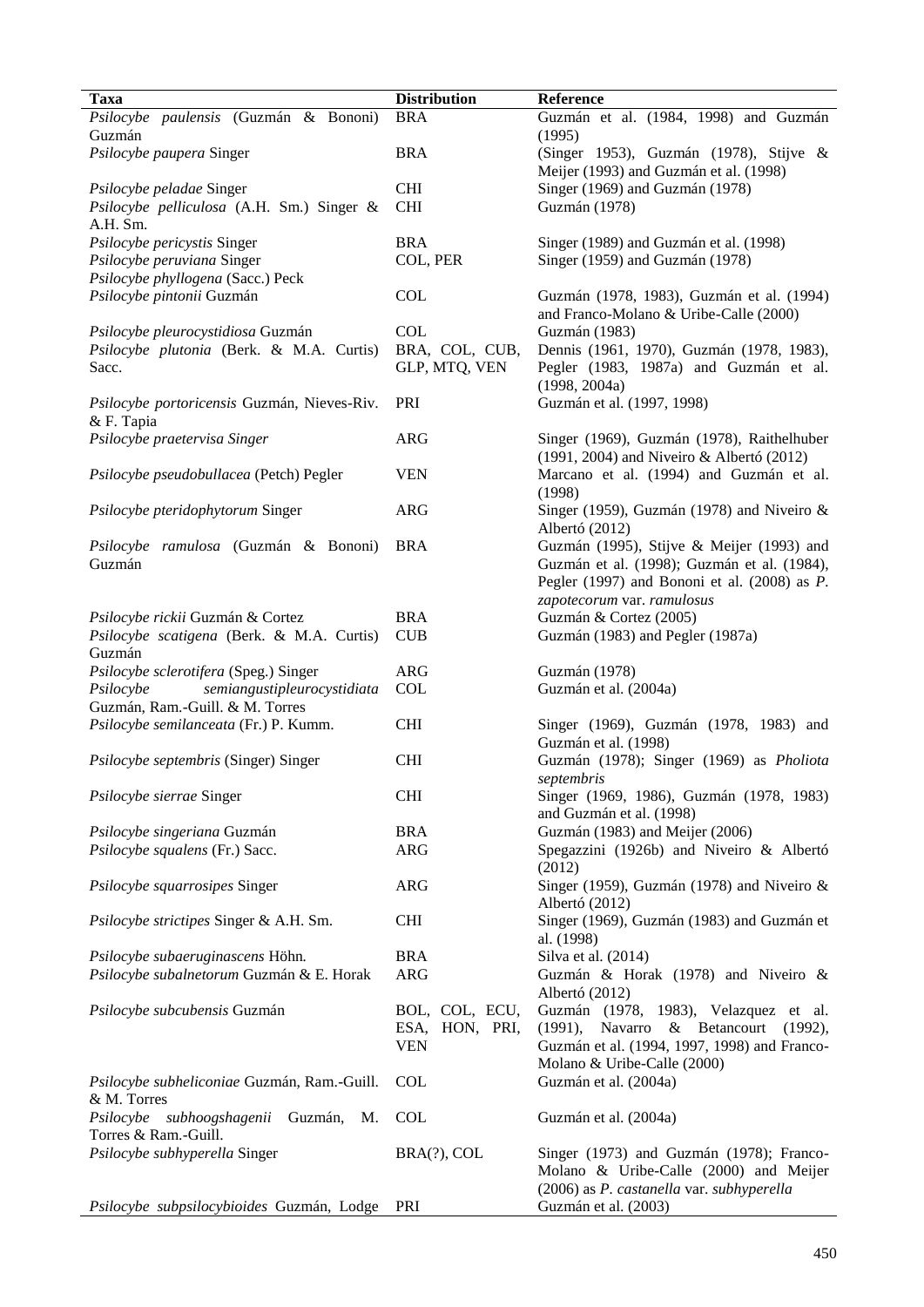| <b>Taxa</b>                                                                | <b>Distribution</b>                          | Reference                                                                                                                                                                                                                           |
|----------------------------------------------------------------------------|----------------------------------------------|-------------------------------------------------------------------------------------------------------------------------------------------------------------------------------------------------------------------------------------|
| & Cantrell                                                                 |                                              |                                                                                                                                                                                                                                     |
| Psilocybe subtropicalis Guzmán                                             | <b>GUA</b>                                   | Guzmán (1995) and Flores Arzú et al. (2012)                                                                                                                                                                                         |
| Psilocybe subyungensis Guzmán                                              | BRA(?), VEN                                  | Guzmán (1978, 1983), Stijve & Meijer (1993),<br>Guzmán et al. (1998) and Meijer (2006)                                                                                                                                              |
| Psilocybe tortipes Speg.                                                   | ARG, BRA                                     | Rick (1906, 1908, 1939, 1961), Theissen<br>(1912) and Guzmán (1978); Niveiro $\&$<br>Albertó (2002) as Naematoloma tortipes                                                                                                         |
| Psilocybe trufemiae Guzmán & Bononi                                        | <b>BRA</b>                                   | Bononi et al. (1984), Guzmán et al. (1984) and<br>Pegler (1997)                                                                                                                                                                     |
| Psilocybe uruguayensis Singer ex Guzmán                                    | BRA, URU                                     | Guzmán (1978, 1983), Stijve & Meijer (1993)<br>and Guzmán et al. (1998)                                                                                                                                                             |
| Psilocybe valdiviensis Singer                                              | BRA(?), CHI                                  | Singer (1969), Guzmán (1978), Stijve &<br>Meijer (1993) and Meijer (2006)                                                                                                                                                           |
| Psilocybe venezuelana Dennis                                               | BRA, GLP, MTQ,<br><b>VEN</b>                 | Dennis (1961), Guzmán (1978), Pegler (1997,<br>1983), Stijve & Meijer (1993), Meijer (2006)<br>and Bononi et al. (2008)                                                                                                             |
| Psilocybe wrightii Guzmán                                                  | ARG, BRA, COL                                | Guzmán (1978, 1983), Guzmán & Cortez<br>(2004), Silva et al. (2006, 2008, 2012),<br>Franco-Molano et al. (2010) and Niveiro &<br>Albertó (2012)                                                                                     |
| Psilocybe yungensis Singer & A.H. Sm.                                      | BOL, COL, ECU,<br>PER(?)                     | Guzmán (1978, 1983), Guzmán et al. (1994,<br>1998) and Franco-Molano & Uribe-Calle<br>(2000)                                                                                                                                        |
| Psilocybe zapotecoantillarum Guzmán, T. J.<br>Baroni & Lodge               | PRI                                          | Guzmán et al. (2003)                                                                                                                                                                                                                |
| Psilocybe<br>zapotecocaribaea<br>Guzmán,<br>Ramírez-Guillén & T. J. Baroni | <b>MTQ</b>                                   | Guzmán et al. (2003); Pegler (1983) as P.<br>yungensis                                                                                                                                                                              |
| Psilocybe zapotecorum Heim.                                                | ARG, BRA, CHI,<br>COL, ECU, GUA,<br>PER, VEN | Guzmán (1978, 1983, 2012), Stijve & Meijer<br>(1993), Guzmán et al. (1994, 1998), Franco-<br>Molano & Uribe-Calle (2000), Wright &<br>Albertó (2002), Sobestiansky (2005), Meijer<br>(2006), Silva et al. (2012) and Flores Arzú et |
| Psilocybe zoncuantlensis Guzmán & Ram.-<br>Guillén                         | BRA(?)                                       | al. (2012)<br>Meijer (2006)                                                                                                                                                                                                         |
| Stagnicola perplexa (P.D. Orton) Redhead &<br>A.H. Sm.                     | <b>ARG</b>                                   | Singer (1969) and Niveiro et al. (2012)                                                                                                                                                                                             |
| Stropharia acanthocystis Cortez & R.M. BRA<br>Silveira                     |                                              | Cortez & Silveira (2007a) and Silva et al.<br>(2012)                                                                                                                                                                                |
| Stropharia aeruginosa (Curtis) Quél.                                       | <b>BRA</b>                                   | Cortez & Silveira (2008)                                                                                                                                                                                                            |
| Stropharia aeruginosa var. neuquenensis<br>M.M. Moser & Singer             | <b>ARG</b>                                   | Singer (1969), Raithelhuber (1977, 1988,<br>1991, 2004) and Niveiro & Albertó (2012)                                                                                                                                                |
| Stropharia agaricoides P.S. Silva, Cortez &<br>R.M. Silveira               | <b>BRA</b>                                   | Silva et al. (2009)                                                                                                                                                                                                                 |
| Stropharia agrocyboides (Raithelh.) Raithelh.                              | <b>ARG</b>                                   | Raithelhuber (1988, 1991, 2004) and Niveiro<br>& Albertó (2012); Wright & Albertó (2002) as<br>Hypholoma agrocyboides                                                                                                               |
| Stropharia albivelata (Murrill) Norvell &<br>Redhead                       | BRA(?)                                       | Meijer (2006)                                                                                                                                                                                                                       |
| Stropharia alcis var. austrobrasiliensis Cortez<br>& R.M. Silveira         | <b>BRA</b>                                   | Cortez & Silveira (2008); Silva et al. (2006,<br>2008) as <i>S. alcis</i>                                                                                                                                                           |
| Stropharia apiahyna (Speg.) Cortez & R.M.<br>Silveira                      | BRA, COL                                     | Singer (1978) and Cortez & Silveira (2008);<br>Singer (1953) as Pholiota apiahyna; Pegler<br>(1997) as Naucoria apiahyensis                                                                                                         |
| Stropharia araucariae Cortez & R.M. Silveira                               | <b>BRA</b>                                   | Cortez & Silveira (2008) and Silva et al.<br>(2012)                                                                                                                                                                                 |
| Stropharia bruchii Speg.                                                   | <b>ARG</b>                                   | Spegazzini (1926a) and Niveiro & Albertó<br>(2012)                                                                                                                                                                                  |
| Stropharia coronilla (Bull.) Quél.                                         | ARG, BRA                                     | Rick (1907, 1939, 1961), Spegazzini (1926a),<br>Batista & Bezerra (1960), Singer (1969),<br>Raithelhuber (1974, 1988, 1991, 2004), Stijve<br>& de Meijer (1993), Wright & Albertó (2002),                                           |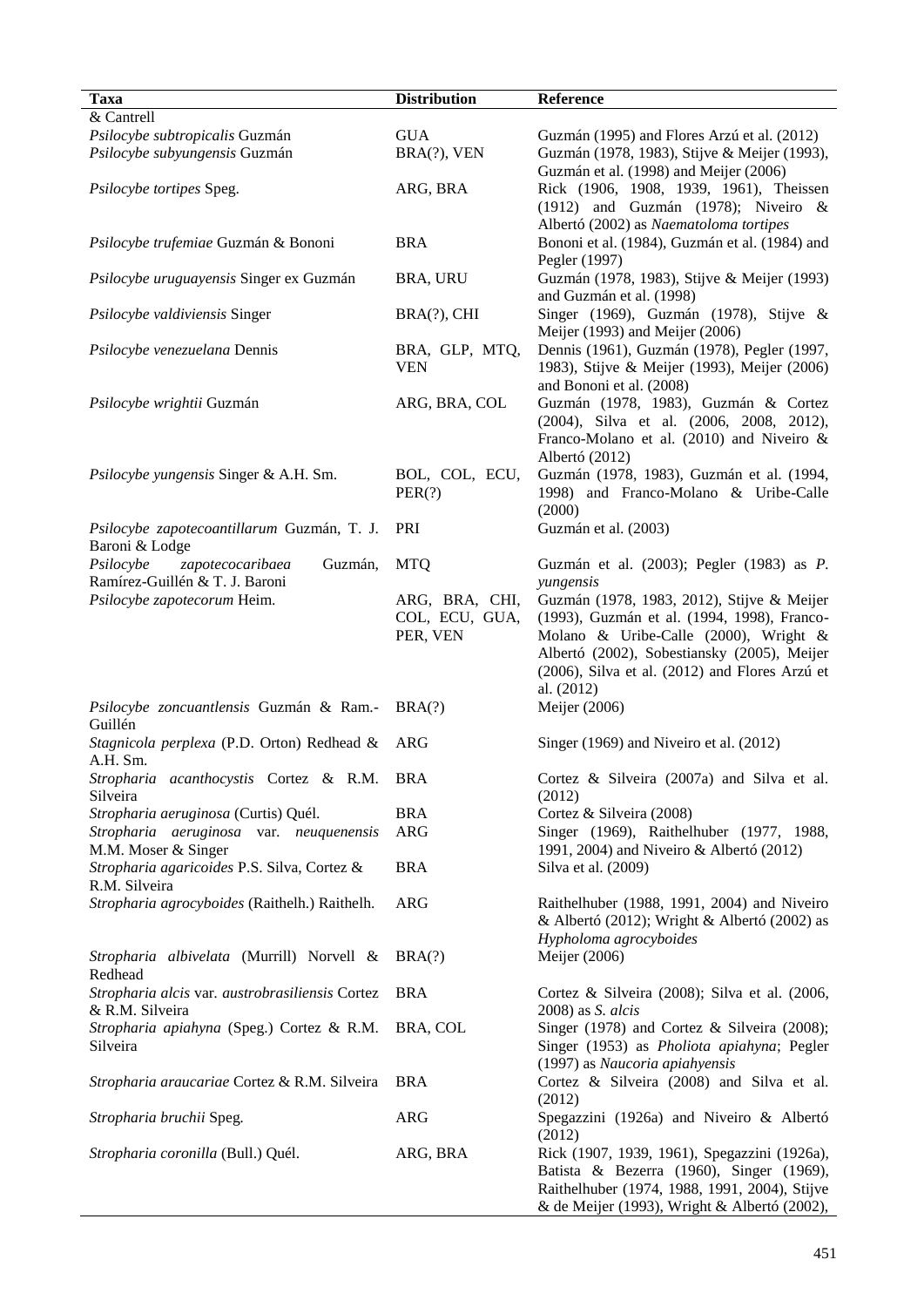| Taxa                                          | <b>Distribution</b> | Reference                                             |
|-----------------------------------------------|---------------------|-------------------------------------------------------|
|                                               |                     | Cortez & Coelho (2004), Meijer (2006), Silva          |
|                                               |                     | et al. (2006, 2008) and Niveiro & Albertó             |
|                                               |                     | (2012)                                                |
| Stropharia coronilla var. magnispora          | <b>ARG</b>          | Raithelhuber (2000, 2004) and Niveiro &               |
|                                               |                     | Albertó (2012)                                        |
| Stropharia dorsipora Esteve-Rav. & Barrasa    | <b>BRA</b>          | Cortez & Silveira (2008)                              |
|                                               |                     |                                                       |
| Stropharia earlei Norvell & Redhead           | BRA, CRC, CUB,      | Cortez & Silveira (2008) and Silva et al.             |
|                                               | <b>GRN</b>          | (2012); Pegler (1983, 1987b, 1997)<br>as              |
|                                               |                     | Pholiota cubensis                                     |
| Stropharia flocculosipes Singer               | <b>CHI</b>          | Singer (1969)                                         |
| Stropharia lasseri Dennis                     | <b>VEN</b>          | Dennis (1961)                                         |
| Stropharia luteonitens (Fr.) Quél.            | <b>ARG</b>          | Spegazzini (1899) and Niveiro & Albertó               |
|                                               |                     | $(2012)$ ; Singer $(1969)$ as <i>S. umbonatescens</i> |
| Stropharia melanosperma (Bull. ex Pers.: Fr.) | ARG, BRA            | Horak (1967), Wright & Albertó (2002),                |
| Gillet                                        |                     | Raithelhuber (2004), Cortez & Coelho (2008)           |
|                                               |                     | and Niveiro & Albertó (2012)                          |
| Stropharia mitorhiza Speg.                    | <b>ARG</b>          | Spegazzini (1926b) and Niveiro & Albertó              |
|                                               |                     | (2012)                                                |
| Stropharia pampeana Speg.                     | <b>ARG</b>          | Spegazzini (1899) and Niveiro & Albertó               |
|                                               |                     | (2012)                                                |
| Stropharia pendolae (Speg.) Singer            | <b>ARG</b>          | Spegazzini (1926b), Raithelhuber (1991) and           |
|                                               |                     | Niveiro & Albertó (2012)                              |
| Stropharia purpureoaurantiaca Raithelh.       | <b>ARG</b>          | Raithelhuber (1974, 1988, 1991, 2004) and             |
|                                               |                     | Niveiro & Albertó (2012)                              |
| Stropharia                                    | <b>ARG</b>          | Raithelhuber (1974, 1991, 2004) and Niveiro           |
| purpureoaurantiaca<br>var.                    |                     |                                                       |
| magnispora Raithelh.                          |                     | $&$ Albertó (2012)                                    |
| Stropharia purpureoviolacea Raithelh.         | <b>ARG</b>          | Raithelhuber (1974, 1988, 1991, 2004),                |
|                                               |                     | Wright & Albertó (2002) and Niveiro &                 |
|                                               |                     | Albertó (2012)                                        |
| Stropharia rugosoannulata Farl. Ex Murrill    | ARG, BRA            | Spegazzini (1889), Raithelhuber (1974, 1988,          |
|                                               |                     | 2004), Stijve & de Meijer (1993), Pegler              |
|                                               |                     | (1997), Wright & Albertó (2002), Cortez &             |
|                                               |                     | Coelho (2004), Meijer (2006), Wright et al.           |
|                                               |                     | (2008), Silva et al. (2012) and Niveiro $\&$          |
|                                               |                     | Albertó (2012); Spegazzinni (1899)<br>as              |
|                                               |                     | Flammula puiggarii; Rick (1961) as Anellaria          |
|                                               |                     | sanguineopurpurea                                     |
| Stropharia rugosoannulata var. farlowiana ARG |                     | Raithelhuber (2004) and Niveiro & Albertó             |
| (Raithelh.) Raithelh.                         |                     | (2012)                                                |
| Stropharia stercoraria (Bull.: Fr.) Quél.     | ARG, BRA            | Rick (1939, 1961) and Wright & Albertó                |
|                                               |                     | (2002)                                                |
| Stropharia trinitensis (Dennis) Cortez        | <b>BRA</b>          | Pegler (1997) as Hypholoma trinitense; Meijer         |
|                                               |                     | (2006) as Pholiota trinitense.                        |
| Stropharia umbonescens (Britzelm.) Sacc. &    | ARG                 | Singer (1969), Raithelhuber (1991, 2004) and          |
| Traverso                                      |                     | Niveiro & Albertó (2012)                              |
| Stropharia varzeae (Singer) Cortez            | <b>BRA</b>          | Cortez (2008)                                         |
| Stropharia venusta P.S. Silva, Cortez & R.M.  | <b>BRA</b>          | Silva et al. (2009, 2012)                             |
|                                               |                     |                                                       |
| Silveira                                      |                     |                                                       |
| Stropharia viloriana (Dennis) Singer          | <b>VEN</b>          | Dennis (1961) as Hypholoma vilorianum                 |
|                                               |                     |                                                       |
| <b>Excluded species</b>                       |                     |                                                       |
| Naucoria pusillima Speg.                      | <b>BRA</b>          | Pegler (1997)                                         |
| Pholiota digiloi Singer                       | <b>ARG</b>          | Raithelhuber (1988, 1991, 2004) and Niveiro           |
|                                               |                     | $&$ Albertó (2012)                                    |
| Pholiota meliaphila Raithel.                  | <b>ARG</b>          | Raithelhuber (2000, 2004) and Niveiro $\&$            |
|                                               |                     | Albertó (2012)                                        |
| Pholiota squarrosa Murr.                      | <b>BRA</b>          | Rick (1938, 1961)                                     |
| Pholiota subfascicularis Speg.                | <b>BRA</b>          | Rick (1907, 1938, 1961)                               |
| Psilocybe heterosticha (Fr.) Singer           | ARG, BRA            | Singer (1969), Guzmán (1978) and Pegler               |
|                                               |                     | (1997)                                                |
| Psilocybe uda (Pers.) Gillet                  | ARG                 | Horak (1967) and Niveiro & Albertó (2012)             |
| Stropharia crassa Rick                        | <b>BRA</b>          | Rick (1907, 1939, 1961)                               |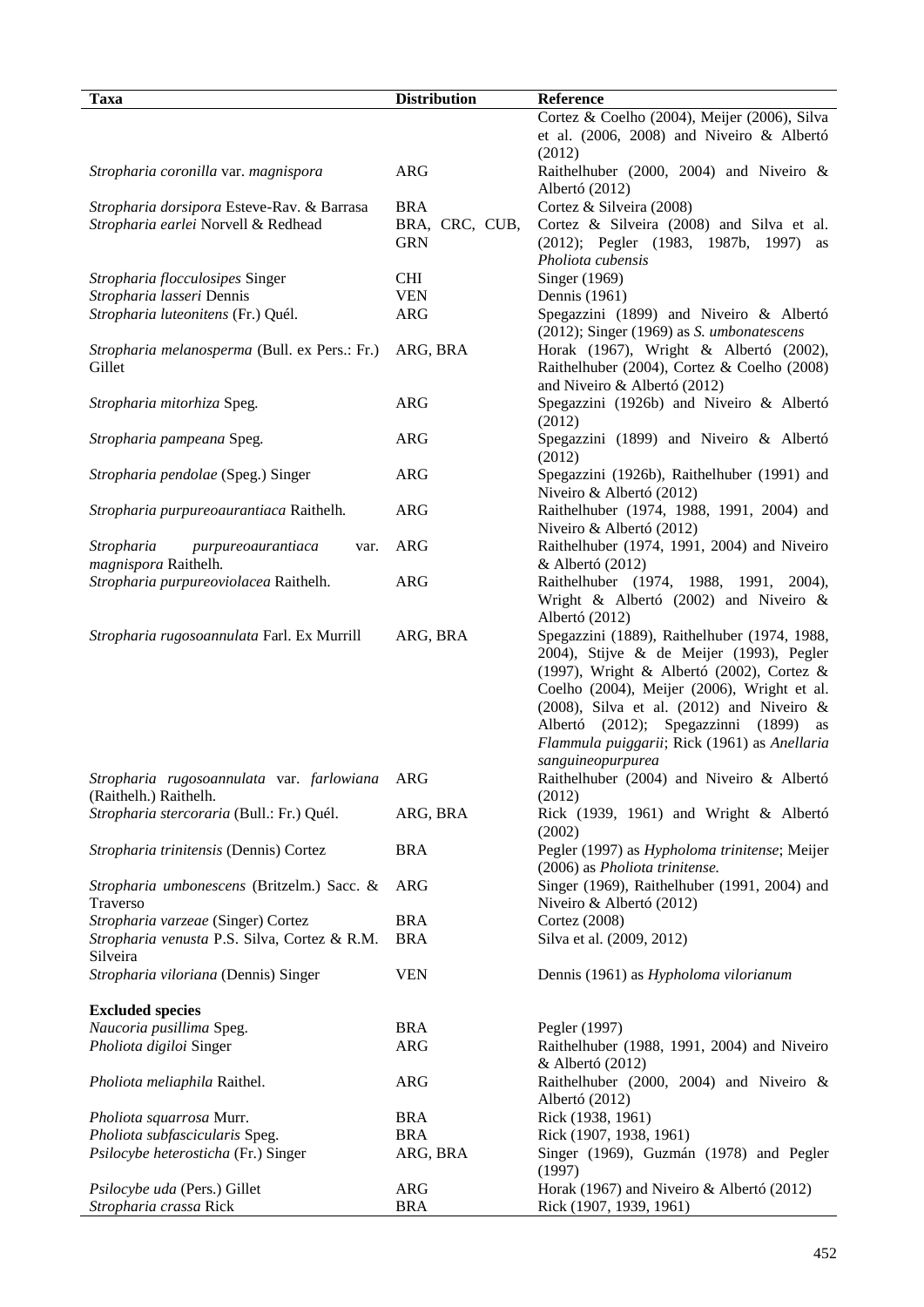| Taxa                                   | <b>Distribution</b> | <b>Reference</b>                                         |
|----------------------------------------|---------------------|----------------------------------------------------------|
| <i>Hypholoma intonsum Pass.</i>        | BRA                 | Cortez & Silveira $(2008)$                               |
| <i>Stropharia inuncta ss. Rick</i>     | BRA                 | Cortez & Silveira $(2008)$                               |
| <i>Stropharia mephistopheles</i> Cooke | <b>BRA</b>          | Rick $(1907, \text{Cortex } \& \text{ Silveira } (2008)$ |

\*Countries: ARG = Argentina; BIZ = Belize; BRA = Brazil; BOL = Bolivia; CHI = Chile; COL = Colombia; CRC = Costa Rica; CUB = Cuba; DMA = Dominica; DOM = Dominican Republic; ECU = Ecuador; ESA = El Salvador; GLP = Guadeloupe; GRN = Grenada; GUA = Guatemala; GUF = French Guiana; HON= Honduras; JAM = Jamaica; MTQ  $=$  Martinique; PAN = Panama; PER = Peru; PRI = Puerto Rico; TTO = Trinidad and Tobago; URU = Uruguay; VEN = Venezuela. Country abbreviations followed by (?) represent reports without confirmed identity, which taxa were cited in literature as "aff." (affinis) or "cf." (confer) (e.g. *Agrocybe* aff. *cylindrica*).

The results obtained here are very similar to the presented in the first volume (Coimbra 2014), with Argentina and Brazil as having the highest record numbers (120 and 115, respectively). In contrast, poorly studied countries such as Honduras, Belize, Dominica and El Salvador had the lowest number of reported species. In addition, nations as Guyana, Haiti, Nicaragua, Paraguay and Suriname, as well some Caribbean Islands had no records (Figure 2). Among all publications, noteworthy are the regional contributions of Spegazzini (1887b, 1889, 1909, 1926b) and Raithelhuber (1974, 1977, 1988, 1991, 2004) for Argentina; Singer (1969) for Southern Argentina and Chile; and Rick (1906, 1907, 1908, 1919, 1928, 1930, 1938, 1939, 1961), Cortez, Silva and colleagues (Cortez & Silveira 2007b, 2008; Silva et al. 2006) for Southern Brazil.



**Fig. 2** – Number of Strophariaceae species recorded per country.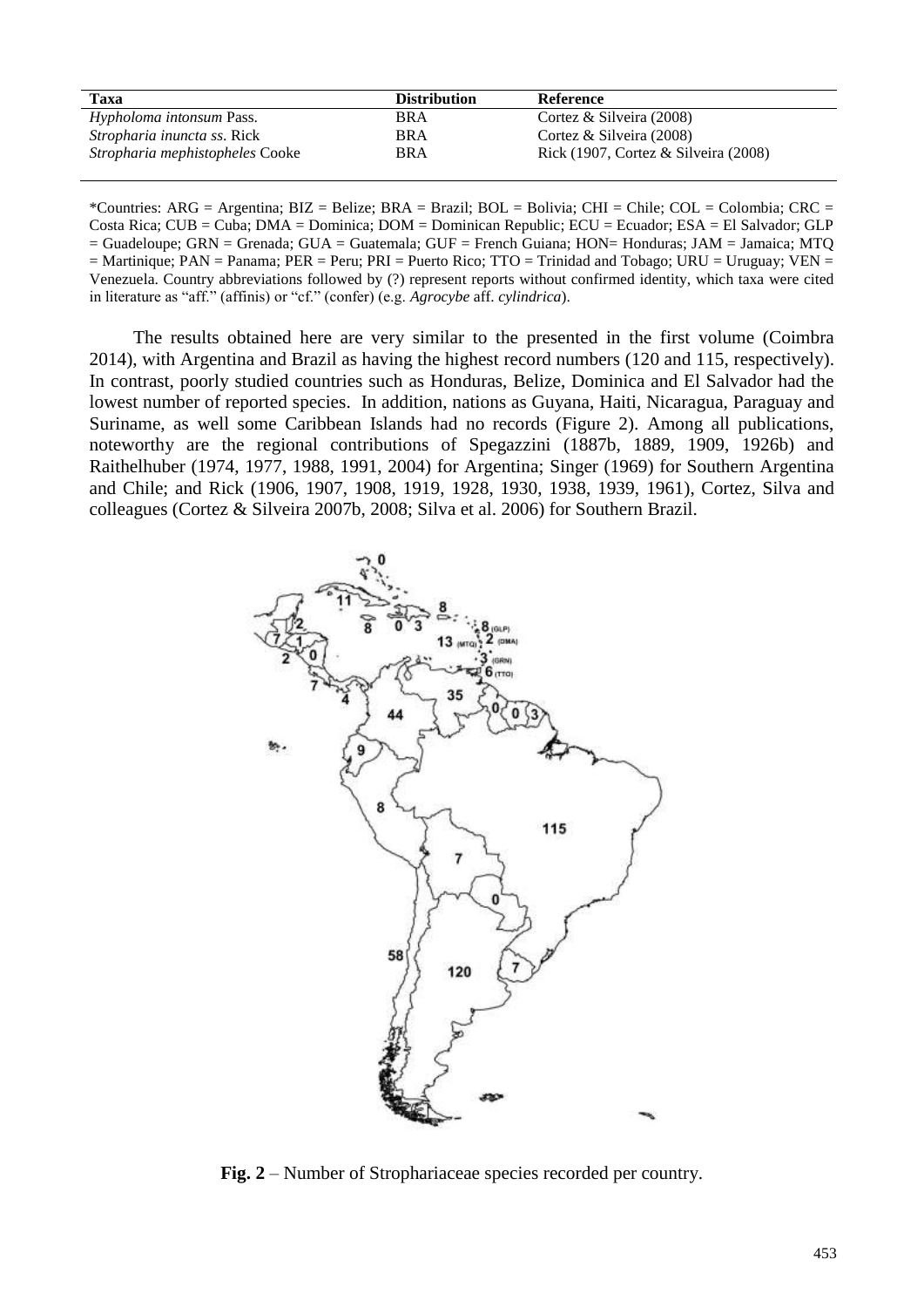Based on the number of species (1316 spp.) provided by Kirk et al. (2008), the Strophariaceae taxa reported for Central and South Americas roughly represents  $\pm$  22% of this family's worldwide richness. Clearly, these numbers does not reflect the real diversity of this large and heterogeneous region, highlighting the need for more specific studies.

#### **Acknowledgements**

The author thanks FACEPE (IBPG-0827-2.03/12) for PhD scholarship.

#### **References**

- Albuquerque MP, Carvalho Júnior AA, Pereira AB. 2007 Novas ocorrências de Agaricales (Basidiomycota) para o Brasil. Revista Brasileira de Biociências 5(2), 1143–1145.
- Batista AC, Bezerra JL. 1960 Basidiomycetes vulgares em o Nordeste Brasileiro. Publicações do Instituto de Micologia da Universidade do Recife 294, 1–30.
- Boa E. 2004 Wild edible fungi. A global overview of their use and importance to people. FAO, Rome.
- Bononi VL, Mucci ESF, Yokomizo NKS, Guzmán G. 1984 Agaricales (Basidiomycetes) do Parque Estadual de Campos do Jordão, SP, Brasil. Rickia 11, 85–89.
- Bononi VLR, Oliveira AKM, Quevedo JR, Gugliotta AM. 2008 Fungos macroscópicos do Pantanal do Rio Negro, Mato Grosso do Sul, Brasil. Hoehnea 35(4), 489–511.
- Borgen T, Elborne SA, Knudsen H. 2006 A checklist of the Greenland basidiomycetes. In: Boertmann D, Knudsen H. Arctic and Alpine Mycology 6. Meddelelser om Grønland Bioscience 56. The Commission for Scientific Research in Greenland, Copenhagen, 37–59.
- Capelari M, Maziero R. 1988 Fungos macroscópicos do estado de Rondônia regiões dos rios Jaru e Ji-Paraná. Hoehnea 15, 28–36.
- Coimbra VRM 2014 Checklist of Central and South American Agaricales (Basidiomycota) I: Entolomataceae. Mycosphere 5(3), 475–487, Doi 10.5943/mycosphere/5/3/10.
- Cortez VG. 2008 Type studies on South American Strophariaceae: 1. *Pholiota varzeae* from the Brazilian Amazon. Mycotaxon 103, 137–140.
- Cortez VG, Coelho G. 2003 *Pholiota spumosa* (Fr.) Singer (Strophariaceae, Basidiomycota): first record from Rio Grande do Sul, Brazil. Biociências 11(2), 133–136.
- Cortez VG, Coelho G. 2004 The Stropharioideae (Strophariaceae, Agaricales) of Santa Maria, Rio Grande do Sul, Brazil. Mycotaxon 89, 355–378.
- Cortez VG, Coelho G. 2008 Occurrence of the rare agaric *Stropharia melanosperma* (Strophariaceae) in Brazil. Boletín de la Sociedad Micologica de Madrid 32, 31–37.
- Cortez VG, Silveira RMB. 2005 Firts report of *Agrocybe retigera* (Speg.) Singer (Bolbitiaceae, Agaricales) from Brazil. Biociências 13(2), 227–229.
- Cortez VG, Silveira RMB. 2007a A new species of *Stropharia* with hymenial acanthocytes. Mycologia 99, 135–138.
- Cortez VG, Silveira RMB. 2007b Species of *Hypholoma* (Fr.) P. Kumm. (Strophariaceae, Agaricales) in Rio Grande do Sul State, Brazil. Acta Botanica Brasilica 21, 609-621.
- Cortez VG, Silveira RMB. 2008 The agaric genus *Stropharia* (Strophariaceae, Agaricales) in Rio Grande do Sul State, Brazil. Fungal Diversity 32, 31-57.
- Courtecuisse R, Samuels GJ, Hoff M, Rossman AY, Cremers G, Huhndorf SM, Stephenson SL. 1996 – Check-list of fungi from French Guiana. Mycotaxon 107, 1–85.
- Delgado AE, Urdaneta LM. 2002 Hongos Basidiomycota, orden Agaricales, en cinco municipios del estado Zulia, Venezuela. Revista de la Facultad de Agronomía 19, 56–70.
- Dennis RWG. 1961 Fungi Venezuelani. IV. Kew Bulletin 15, 67–156.
- Dennis RWG. 1968 Agaricales from the Blue Mountains of Jamaica. Kew Bulletin 22, 73–85.
- Dennis RWG. 1970 Fungus flora of Venezuela and adjacent countries. Kew Bulletin Additional Series 3, 1–531.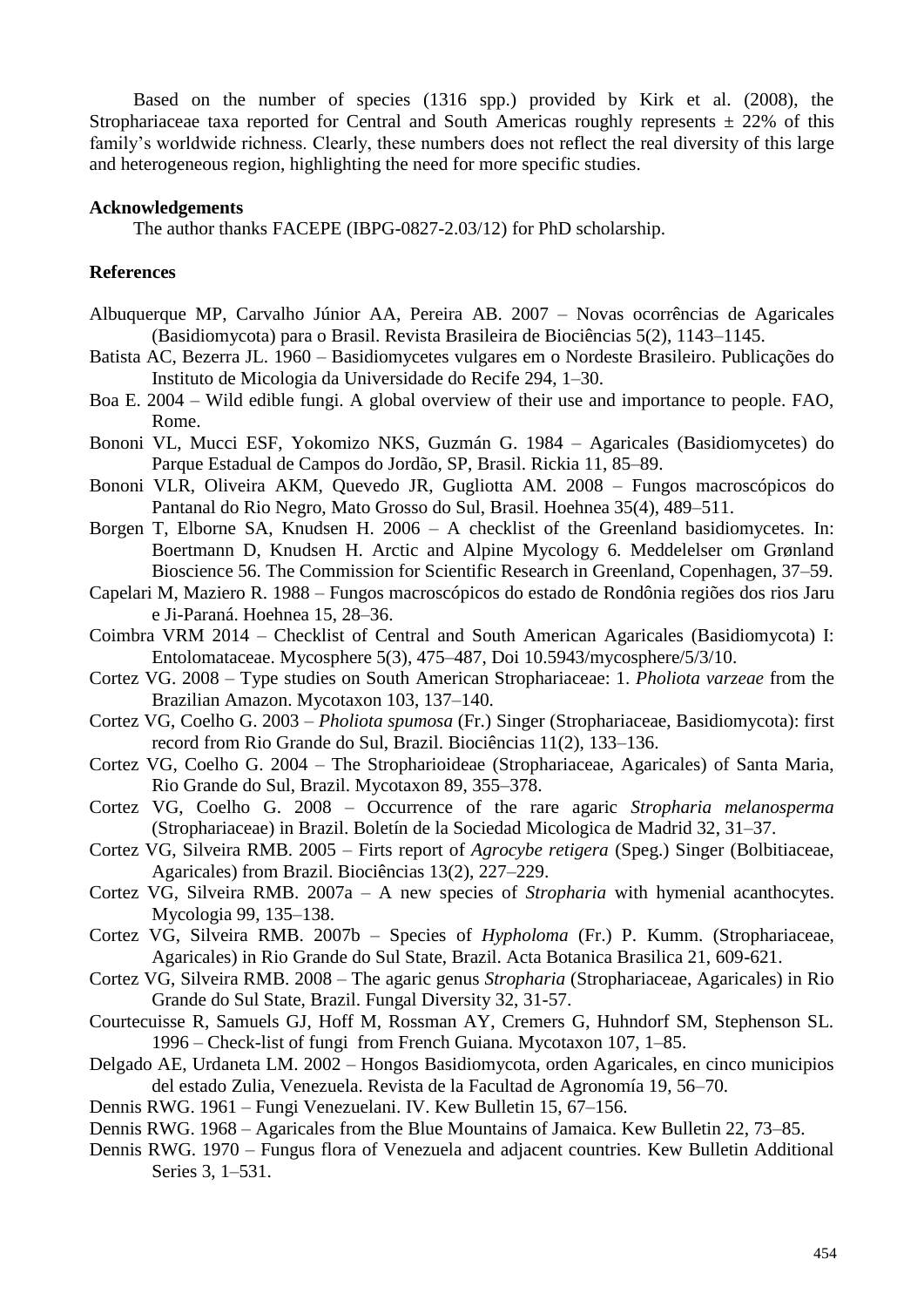- Flores Arzú R, Comandini O, Rinaldi AC. 2012 A preliminary checklist of macrofungi of Guatemala, with notes on edibility and traditional knowledge. Mycosphere 3(1), 1–21, Doi 10.5943/mycosphere/3/1/1.
- Franco-Molano AE, Corrales A, Vasco-Palacios AM. 2010 Macrohongos de Colombia II. Listado de espécies de lós ordenes Agaricales, Boletales, Cantharellales y Russulales (Agaricomycetes, Basidiomycota). Actual Biología 32, 89–114.
- Franco-Molano AE, Uribe-Calle E. 2000 Hongos Agaricales y Boletales de Colombia. Biota Colombiana 1(1), 25–43.
- Gamundi I, Horak E. 2002 Hongos de los bosques Andino-patagónicos. Guia para el reconocimientode las espécies más comunes y atractivas. Vazquez Mazzini Editores, Buenos Aires.
- George-Nascimento GMF. 2007 Fungi Austral: guía de campo de los hongos más vistosos de Chile. Editora Corporación Chilena de la Madera, Concepción.
- Grandi RAP, Guzmán G, Bononi VLR. 1984 Adições às Agaricales (Basidiomycetes) do Parque Estadual das Fontes do Ipiranga, São Paulo, Brasil. Rickia 11, 27–33.
- Guzmán G. 1978 The species of *Psilocybe* known from Central and South America. Mycotaxon 7, 225–255.
- Guzmán G. 1983 The genus *Psilocybe*. Beihefte zur Nova Hedwigia 74. J. Cramer, Vaduz.
- Guzmán G. 1995 Supplement to the monograph of the genus *Psilocybe*. In: Petrini O, Horak E, eds. Taxonomic Monographs of Agari-cales. Bibliotheca Mycologica 159, 91–141.
- Guzmán G. 2004 Revision of the classification of the genus *Psilocybe* I. Section *Neocaledonicae*, a new section in *Psilocybe*. Revista Mexicana de Micología 18, 27–29.
- Guzmán G. 2012 New taxonomical and ethnomycological observations on *Psilocybe* s.s. (Fungi, Basidiomycota, Agaricomycetidae, Agaricales, Strophariaceae) from Mexico, Africa and Spain. Acta Botánica Mexicana 100, 79–106.
- Guzmán G, Horak E. 1978 A new species of *Psilocybe* (belonging to the *P. crobula*-group) from Argentina. Mycotaxon 7(3), 521–522.
- Guzmán G, Cortez VG. 2004 The neurotropic Psilocybe (Fr.) P. Kumm. (Strophariaceae, Agaricales) in Brazil: a revision of the known species, the first record of *P. wrightii* and the synonymy of *P. caeruleoannulata*. International Journal of Medicinal Mushrooms 6, 383– 388.
- Guzmán G, Cortez VG. 2005 A new species of *Psilocybe* (Agaricales, Strophariaceae) from southern Brazil. Mycotaxon 93, 95–98.
- Guzmán G, Allen JW, Gartz J. 1998 A worldwide geographical distribution of the neurotrophic fungi, an analysis and discussion. Annali dei Musei Civici di Rovereto 14, 189–280.
- Guzmán G, Bononi VL, Picolo-Grandi RA. 1984 New species, new varieties and new records of *Psilocybe* from Brazil. Mycotaxon 19, 343–350.
- Guzmán G, Franco-Molano AE, Ramírez-Guillén F. 2007 New section and new species of a bluing *Psilocybe* (Fungi, Basidiomycotina, Agaricales) from Colombia. Revista de la Academia Colombiana de Ciencias Exactas Físicas y Naturales 31(121), 469–472.
- Guzmán G, Saldarriaga Y, Pineda F, Garcia G, Velazquez LF. 1994 New species of *Psilocybe* from Colombia and discussion of the known species. Mycotaxon 51, 225–235.
- Guzmán G, Tapia F, Nieves-Rivera ÁM, Betancourt C. 1997 Two new bluing species of *Psilocybe* from Puerto Rico. Mycotaxon 63(1), 377–382.
- Guzmán G, Tapia F, Ramírez-Guillén F, Baroni TJ, Lodge DJ, Cantrell SA. 2003 New species of *Psilocybe* in the Caribbean, with an emendation of *P. guilartensis*. Mycologia 95(6), 1171– 1180.
- Guzmán G, Torres M, Ramírez-Guillén F, Ríos-Hurtado A. 2004a Introducción al conocimiento de los Macromicetos del Chocó, Colombia. Revista Mexicana de Micología 19, 33–43.
- Guzmán G, Ramirez-Guillen F, Torres M. 2004b The hallucinogenic species of *Psilocybe* (Fr.) P. Kumm, (Agaricomycetidae) in Colombia, their use, new records, and new species. International Journal of Medicinal Mushrooms 6(1), 83–100.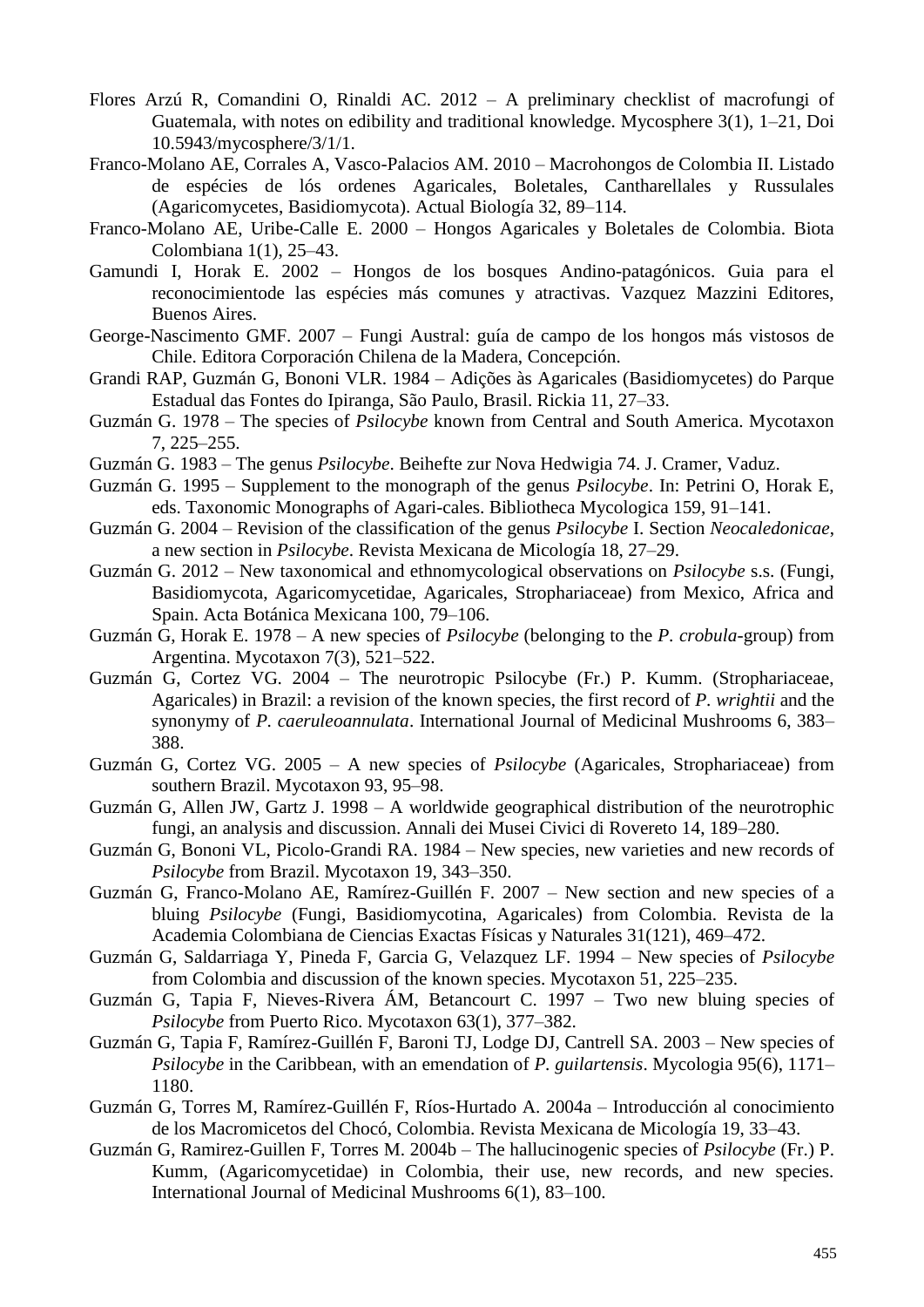- Halling RE, Mueller GM. 2005 Common mushrooms of the Talamanca Mountains, Costa Rica. The New York Botanical Garden, New York.
- Horak E. 1967 Fungi Austroamericani IV. Revisión de los hongos superiores de Tierra del Fuego o Patagonia en el Herbario de C. Spegazzini en La Plata. Darwiniana 14, 355–385.
- Horak E. 1980 Fungi Basidiomycetes. Agaricales y Gasteromycetes secotioides. Flora Criptogamica de Tierra del Fuego 11(6), 1–528.
- Kirk PM, Cannon PF, Minter DW, Stalpers JA. 2008 Ainsworth & Bisby's Dictionary of the Fungi. 10<sup>th</sup> ed. CAB International, Wallingford.
- Laessoe T, Petersen JH. 2008 Svampelivet på ækvator. Svampe 58, 1–52.
- Lechner BE, Wright JE, Popoff O. 2006 New taxa and new records for Argentina of fungi from Iguazú National Park, Misiones. Fungal Diversity 21, 131–139.
- López-Quintero C, Vasco-Palacios AM, Franco-Molano AE. 2011 Nuevos registros de macromicetes de Colombia I. Macromicetos recolectados en zonas urbanas de Medellín (Antioquia). Actualidades Biológicas 33, 261–274.
- Marcano V, Morales A, Castellano F, Salazar FJ, Martínez L. 1994 Occurrence of psilocybin and psilocin in *Psilocybe pseudobullacea* (Petch) Pegler from the Venezuelan Andes. Journal of Ethnopharmacology 43, 157–159.
- Matheny PB, Moreau P-A, Vizzini A, Harrower E, De Haan A, Contu M, Curti M. 2014 *Crassisporium* and *Romagnesiella*: two new genera of dark-spored Agaricales. Systematics and Biodiversity 13(1), 1–14, doi: 10.1080/14772000.2014.967823.
- Meijer AAR. 2001 Mycological work in the Brazilian state of Paraná. Nova Hedwigia 72, 105– 159.
- Meijer AAR. 2006 Preliminary list of the Macromycetes from the Brazilian state of Paraná. Boletim do Museu Botânico Municipal 68, 01–55.
- Montagne JPFC. 1856 Septième centurie de plantes cellulaires nouvelles, tant indigènes qu' exotiques. Annales des Sciences Naturélles, Botanique Série 4, 333–374.
- Moreno G, Albertó E. 1996 Agaricales sensu lato de Argentina I. Cryptogamie Mycologie 17(2), 61–84.
- Moser MM. 2000 Beobachtungen zur Gattung *Pachylepyrium* Singer. Hoppea Denkschrift der Regensburgischen Naturforschenden Gesellschaft 61, 267–274.
- Moyano AJ, Daniele GM. 2003 Nuevo registro de *Psilocybe* (Fungi, Basidiomycotina, Agaricales) en Argentina. Acta Botanica Mexicana 64, 25–29.
- Navarro A, Betancourt C. 1992 Hongos alucinógenos en el suroeste de Puerto Rico. International Journal of Mycology and Lichenology 5, 175–194.
- Niveiro N, Albertó EO. 2012 Checklist of the Argentine Agaricales 2. Coprinaceae and Strophariaceae. Mycotaxon 120: 505, http://dx.doi.org/10.5248/119.505.
- Niveiro N, Popoff OF, Lechner BE, Albertó EO. 2014 *Pholiota oblita*, new species in sect. *Adiposae* stirps *Subflammans* (Strophariaceae, Agaricomycetes), from the Argentinean Yungas. Phytotaxa 167(3), 276–282, http://dx.doi.org/10.11646/phytotaxa.167.3.6
- Ovrebo CL. 1996 The agaric flora (Agaricales) of La Selva Biological Station, Costa Rica. Revista de Biología Tropical 44(4), 39–57.
- Pegler DN, Spooner BM, Lewis Smith RI. 1980 Higher Fungi of Antarctica, the Subantarctic Zone and Falkland Islands. Kew Bulletin 35(3), 499–562.
- Pegler DN. 1983 Agaric Flora of Lesser Antilles. Kew Bulletin Additional Series 9, 1–668.
- Pegler DN. 1987a A Revision of the Agaricales of Cuba 1. Species Described by Berkeley  $\&$ Curtis. Kew Bulletin 42(3), 501–585.
- Pegler DN. 1987b A Revision of the Agaricales of Cuba 2. Species Described by Earle and Murrill. Kew Bulletin 42(4), 855–888.
- Pegler DN. 1988 A Revision of the Agaricales of Cuba 3. Keys to Families, Genera and Species. Kew Bulletin 43(1), 53–75.
- Pegler DN. 1997 The Agarics of São Paulo. An account of the agaricoid fungi (Holobasidiomycetes) of São Paulo State, Brazil. Royal Botanic Gardens Kew, London.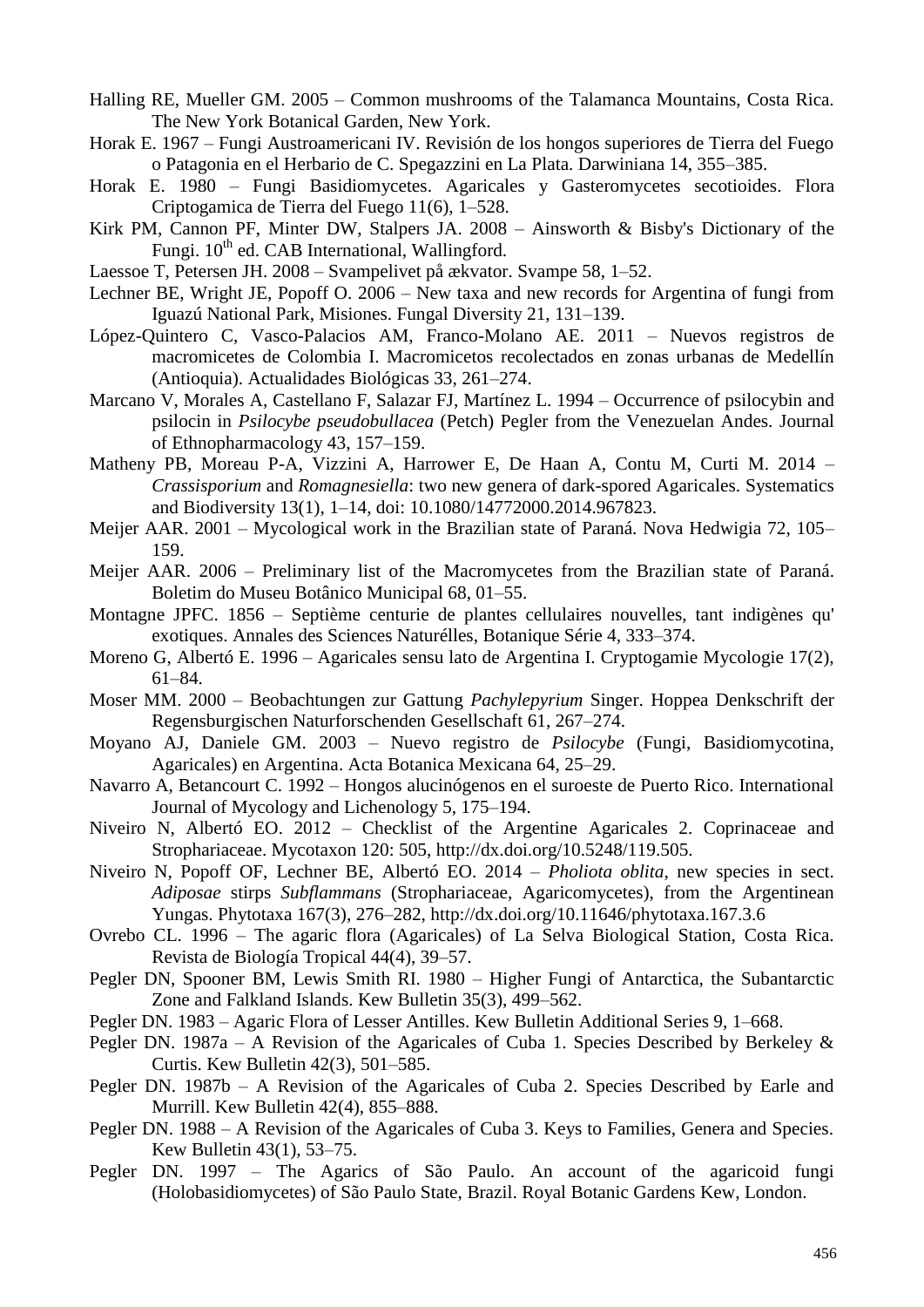- Pereira AB, Putzke J. 1990 Famílias e gêneros de fungos Agaricales (cogumelos) no Rio Grande do Sul. Livraria e Editora da FISC, Santa Cruz do Sul.
- Piepenbring M. 2008 Reportes nuevos de Agaricales para Panamá. Acta Biologica Panamensis 1, 22–38.
- Raithelhuber J. 1974 Hongos Argentinos I. Compañia Impresora Argentina, Buenos Aires.
- Raithelhuber J. 1977 Hongos Argentinos II. Compañia Impresora Argentina, Buenos Aires.
- Raithelhuber J. 1988 Flora mycologica Argentina. Hongos II. Mycosur, Stuttgart.
- Raithelhuber J. 1991 Flora mycologica Argentina. Hongos III. Mycosur, Stuttgart.
- Raithelhuber J. 2000 Hongos Agaricales de la Isla Martin Garcia. Metrodiana 5, 1–59.
- Raithelhuber J. 2004 Nueva flora micológica Argentina. Mycosur, Stuttgart.
- Reid DA, Pegler DN, Spooner BM. 1980 An Annotated List of the Fungi of the Galapagos Islands. Kew Bulletin 35(4), 847-892.
- Rick J. 1906 Pilze aus Rio Grande do Sul. Brotéria série Botânica 5, 5–53.
- Rick J. 1907 Contribution ad monographiam Agaricacinarum Brasiliensium. Brotéria série Botânica 6, 65–92.
- Rick J. 1908 Fungi Austro-Americani IX-X. Annales Micologici 6(2), 105–108.
- Rick J. 1919 Contributio II ad Monographiam Agaricinarum Brasiliensium. Brotéria série Botânica 17, 101–111.
- Rick J. 1928 Resumo Micológico. Egatea 13, 432–439.
- Rick J. 1930 Contributio IV ad Monographiam Agaricinarum Brasiliensium. Brotéria série Botânica 24, 27–118.
- Rick J. 1938 Agarici Riograndenses. Lilloa 2, 251–316.
- Rick J. 1939 Agarici Riograndenses. IV. Lilloa 4, 75–104.
- Rick J. 1961 Basidiomycetes Eubasidii in Rio Grande do Sul Brasília 5. Agaricaceae. Iheringia série Botânica 8, 296–450.
- Rodríguez-Gallart CA. 1989 Estudios en los macromicetos de la República Dominicana, I. Moscosoa 5, 141–153.
- Sáenz JA, Macaya-Lizano AV, Nassar M. 1983 Hongos comestibles, venenosos y alucinatorios de Costa Rica. Revista de Biología Tropical 31, 201–207.
- Silva PS, Cortez VG, Silveira RMB. 2006 The mycobiota of Itapuã Park, Rio Grande do Sul, Brazil.I. Species of Strophariaceae (Agaricales). Mycotaxon 97, 219–229.
- Silva PS, Cortez VG, Silveira RMB. 2008 Strophariaceae (Agaricales, Basidiomycota) no Parque Estadual de Itapuã, Viamão, Rio Grande do Sul: chave para identificação das espécies. Revista Brasileira de Biociências 6(3), 253–258.
- Silva PS, Cortez VG, Silveira RMB. 2009 New species of *Stropharia* from *Araucaria angustifolia* forests of southern Brazil. Mycologia 101(4), 539–544. doi: 10.3852/08-097
- Silva PS, Cortez VG, Silveira RMB. 2012 Synopsis of the Strophariaceae (Basidiomycota, Agaricales) from Floresta Nacional de São Francisco de Paula, Rio Grande do Sul State, Brazil. Hoehnea 39(3), 479–487.
- Silva PS, Guzmán G, Cortez VG, Ramírez-Guillén F, Silveira RMB. 2007 *Psilocybe subbrunneocystidiata* (Strophariaceae, Agaricales): a new species from southern Brazil. Mycotaxon 102, 203–207.
- Silva PS, Ramírez-Cruz V, Cortés-Pérez A, Guzmán G, Guzmán-Dávalos L, Silveira RMB. 2013 *Deconica neorhombispora* (Agaricales, Strophariaceae): new combination and synonym. Sydowia. 65(2), 321–328.
- Silva PS, Silveira RMB, Cortez VG. 2014 Notes on *Deconica* and *Psilocybe* (Agaricales) from the southern border of Atlantic forest and Pampa biomes of Brazil. Sydowia 66(2), 217– 228.
- Singer R. 1950 Type studies on Basidiomycetes IV. Lilloa 23, 147–246.
- Singer R. 1953 Type studies on Basidiomycetes. VI. Lilloa 26, 57–159.
- Singer R. 1955 New and interesting species of Basidiomycetes. IV. Mycologia 47, 763–777.
- Singer R. 1959 New and interesting species of Basidiomycetes. VII. Mycologia 51, 578–594.